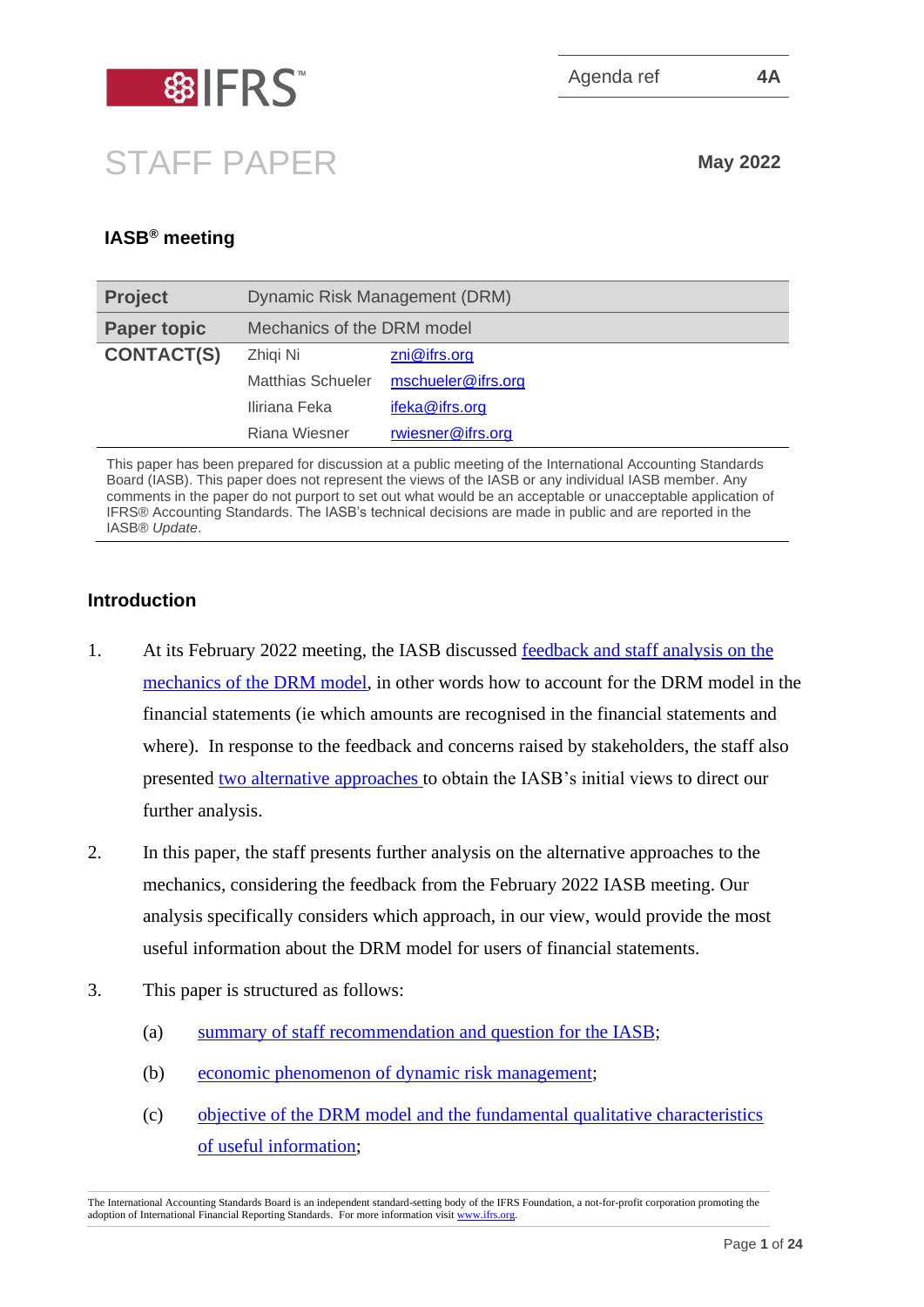- (d) [analysis of the current approach for](#page-6-0) the mechanics of the DRM model;
- (e) [analysis of alternative approaches for the mechanics of the DRM model;](#page-9-0) and
- (f) [the recognition of the DRM adjustment in the statement of financial position.](#page-15-0)
- 4. The paper also includes three appendices:
	- (a) Appendix A—Illustrative Example: Economic phenomenon of dynamic risk management;
	- (b) Appendix B—Illustrative Example: Reflection of the economic phenomenon in the financial statements; and
	- (c) Appendix C—A reminder of the elements and robustness of the DRM Model.

#### <span id="page-1-0"></span>**Summary of staff recommendation and question for the IASB**

- <span id="page-1-1"></span>5. For the reasons described in paragraphs [45–](#page-13-0)[55,](#page-16-0) the staff recommend that the IASB change the mechanics of the DRM model to require:
	- (a) the designated derivatives to be measured at fair value in the statement of financial position.
	- (b) the DRM adjustment to be recognised in the statement of financial position, as the lower of (in absolute amounts):
		- (i) the cumulative gain or loss on the designated derivatives from the inception of the DRM model; and
		- (ii) the cumulative change in the fair value of the risk mitigation intention attributable to repricing risk from inception of the DRM model. This would be calculated using the benchmark derivatives as a proxy.
	- (c) the net gain or loss from the designated derivates calculated in accordance with (a) and the DRM adjustment calculated in accordance with (b) would be recognised in the statement of profit or loss.

#### **Question for the IASB**

Does the IASB agree with the staff recommendation in paragraph [5](#page-1-1) of this paper?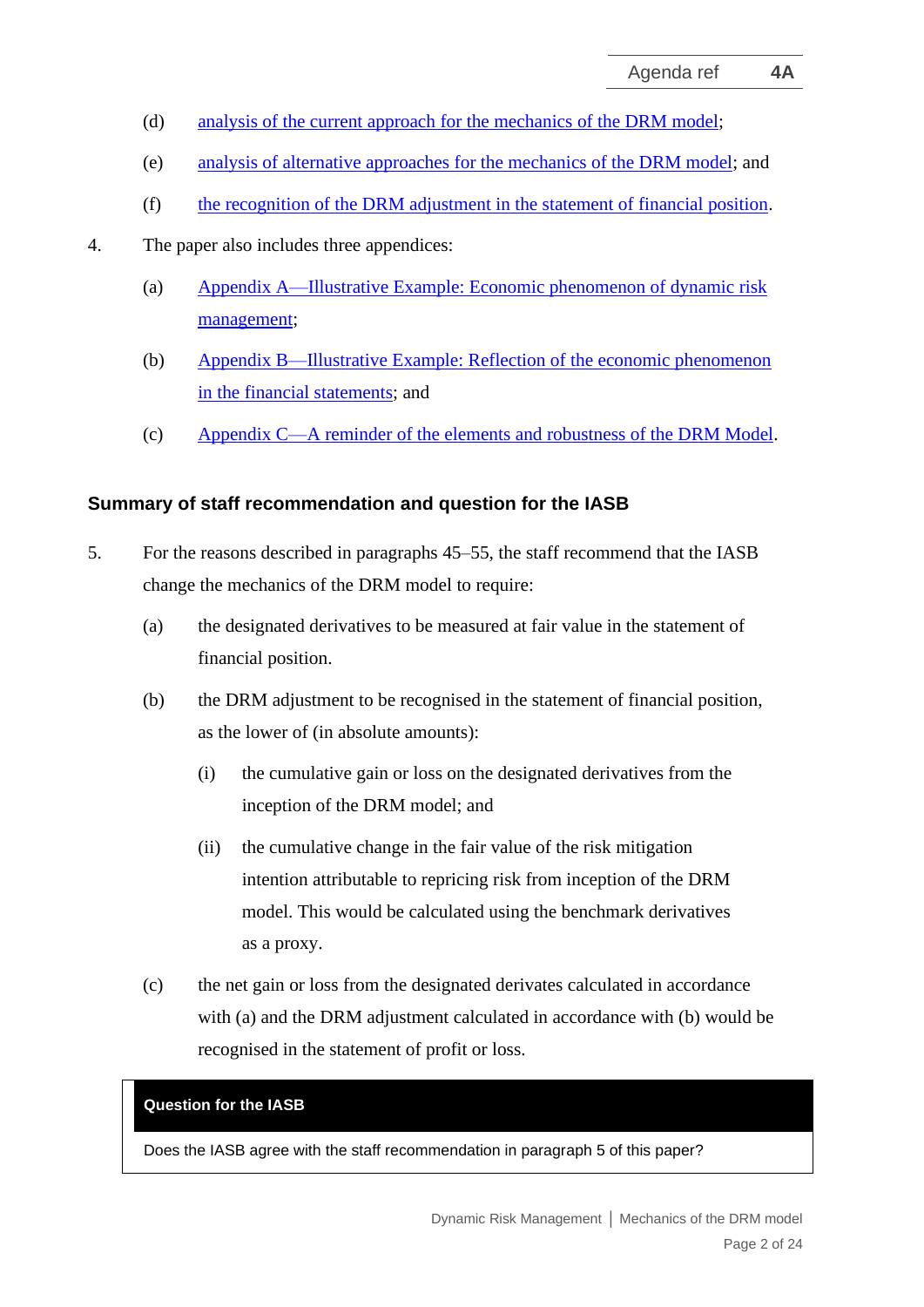#### <span id="page-2-0"></span>**Economic phenomenon of dynamic risk management**

- <span id="page-2-1"></span>6. As discussed in [Agenda Paper 4A](https://www.ifrs.org/content/dam/ifrs/meetings/2022/february/iasb/ap4a-mechanics-of-the-drm-model-feedback-and-staff-analysis.pdf) of the February 2022 meeting and several previous IASB meetings, for those entities applying dynamic risk management of repricing risk due to changes in interest rates (hereafter referred as 'dynamic risk management'), the risk management activities typically look at the funding liabilities together with the interest generating assets, as the combination of the two is the source of any repricing risk.
- 7. During this process, an entity typically adopts a holistic approach that is based on the notion of an aggregated (ie combined or net) repricing risk position rather than focussing on individual risk positions generated by assets and liabilities.
- 8. The refinements to the DRM model such as the definition of the current net open risk position and the risk mitigation intention are based on this aggregated risk (amount) view (also see Appendix C for a summary of the IASB's tentative decisions on these elements).
- <span id="page-2-3"></span><span id="page-2-2"></span>9. Entities typically use derivatives to manage this entity-wide risk position in line with the entities' risk management strategy. To the extent that derivatives are successful in mitigating repricing risk, an entity achieves a 'protection/benefit' in the form of **reduced variability**<sup>1</sup> from both earnings and economic value perspectives:
	- (a) earnings perspective—by 'stabilising' the net interest income (ie reducing variability in the difference between interest income and expense when the benchmark interest rate changes), an entity has essentially reduced exposure to variability in its earnings for a chosen period of time;<sup>2</sup>
	- (b) economic value perspective—by 'protecting' the fair value of its assets, liabilities and future transactions, an entity has essentially reduced exposure to changes in economic value of its assets, liabilities, and future transactions when the benchmark interest rate changes.

 $1$  The reduced variability in earnings and economic values refers to the economic outcome as a result of the risk management activities, and shall not be confused with smoothening accounting outcomes of perceived artificial accounting volatility.

<sup>&</sup>lt;sup>2</sup> This is under the assumption that the effective interest rate for accounting purposes aligns largely to the contractual interest rate for the (benchmark) interest rate component hedged.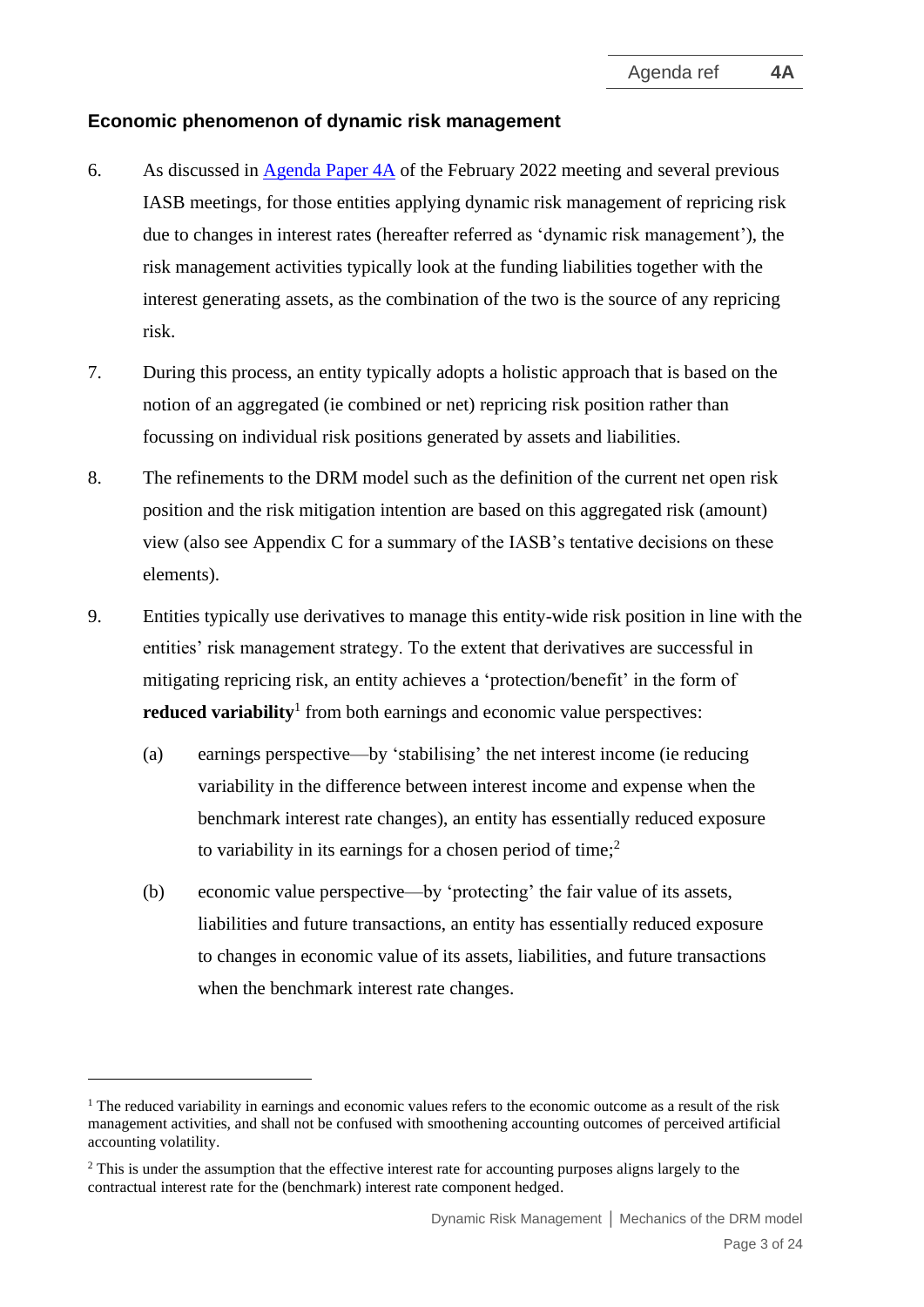<span id="page-3-1"></span>10. To illustrate this economic phenomenon, we use the example in the Appendix A to this paper where the repricing risk is fully mitigated.<sup>3</sup> In that situation, when the benchmark interest rate changes, the entity is no longer exposed to changes in earnings during the period as the future cash flows on the two swap legs are fully aligned with the expected cash flows of the fixed-rate asset and the floating rate liability. Similarly, the entity is also not exposed to changes in economic value, as the changes in the swap valuation will offset the changes in the valuation of the underlying risk position caused by the changes in the benchmark interest rate. This **economic relationship**, ie the value of the underlying items and designated derivatives systematically change in response to movements in the benchmark interest rate and generally move in the opposite direction, is also illustrated in the below diagram.



### <span id="page-3-0"></span>**Objective of the DRM model and the fundamental qualitative characteristics of useful information**

<span id="page-3-2"></span>11. The objective of the DRM model is to better reflect an entity's dynamic risk management strategies and activities (ie the economic phenomenon discussed in paragraphs [6–](#page-2-1)[10\)](#page-3-1) in the financial statements. In other words, the application of the

<sup>&</sup>lt;sup>3</sup> The staff acknowledges that entities may choose to retain some risks (ie not fully mitigate the repricing risk), but we think the example of fully mitigating repricing risk is helpful to illustrate the economic effects of the DRM activities.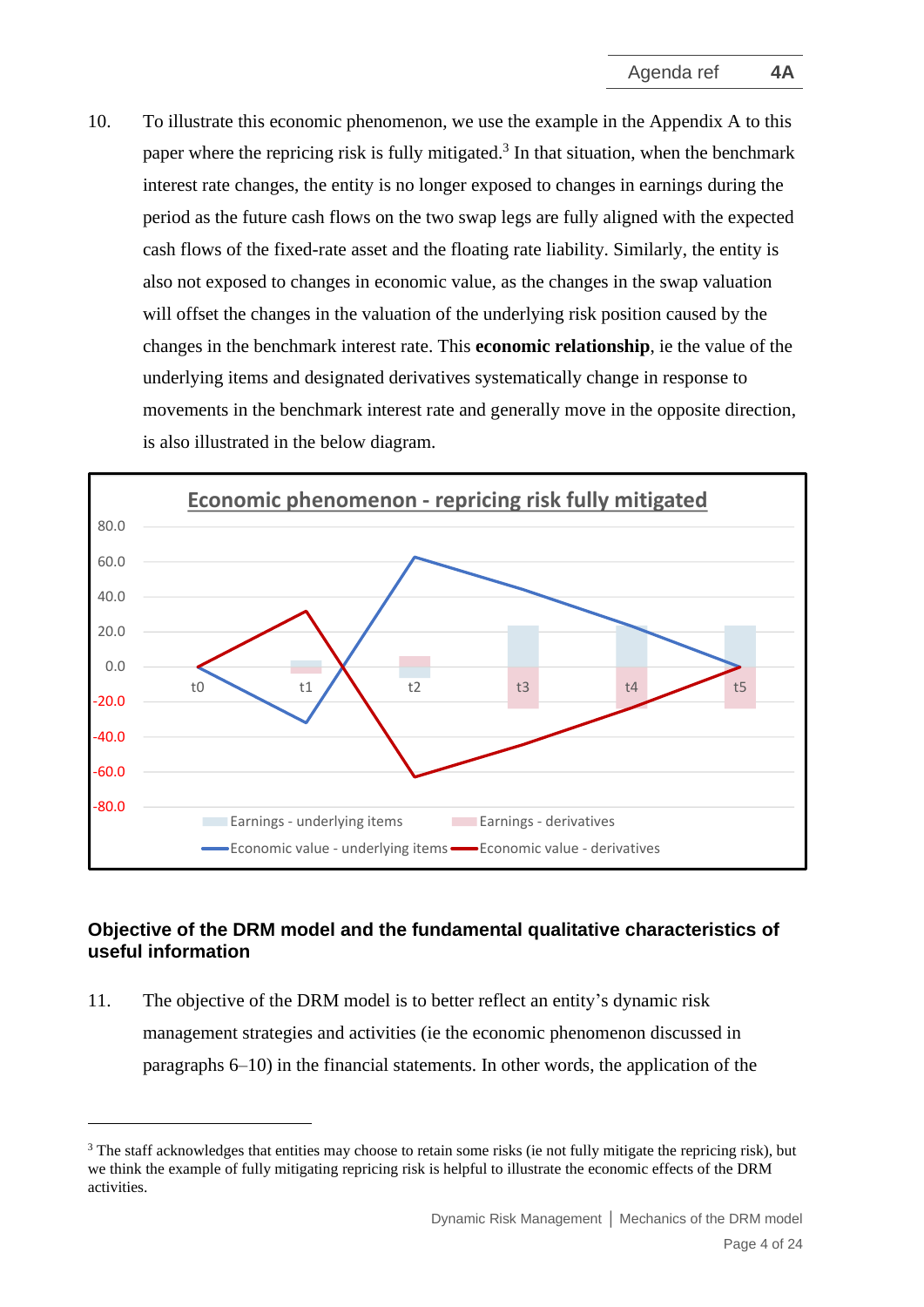DRM model should provide useful information to enable users of financial statements to understand:

- (a) the entity's dynamic risk management strategy and how that strategy is applied to manage repricing risk due to changes in interest rates;
- (b) how the entity's application of dynamic risk management may affect the nature, timing and uncertainty of future cash flows; and
- (c) the effect that dynamic risk management has had on the entity's financial position and financial performance.
- 12. This objective is consistent with the objective of general purpose financial reporting as stated in paragraph 1.2 of the IASB's *Conceptual Framework for Financial Reporting* (*Conceptual Framework*), which is to provide financial information about the reporting entity that is useful to existing and potential investors and creditors (primary users).
- 13. The staff consider that it is important to retain the classification and measurement of the designated derivatives as at fair value through profit or loss. Given that derivatives themselves expose an entity to risk and are sensitive to changes in market factors or other risks, information about changes in their fair value is important to users of financial statements, 4 even if these derivatives are used for risk management purposes. Similarly, retaining the original classification and measurement of the underlying items provides useful information to the users of financial statements about the nature and extent of risks the entity is exposed to and is arising from the items, and thus would provide predictive value, confirmatory value or both.
- 14. The staff therefore think that useful information about how an entity's dynamic risk management affected the nature, timing and uncertainty of future cash flows, as well as the effect it had on the entity's financial statements, is best provided through the DRM mechanics. However, we acknowledge that it might be challenging to provide all the useful information in the primary financial statements given the complexity of dynamic risk management. Consequently, in our view, the DRM mechanics must provide the most *direct* information in the primary financial statements, while supplemented by a robust disclosure framework which would be based on available information from the

<sup>4</sup> See paragraph 6.51 of the Conceptual Framework.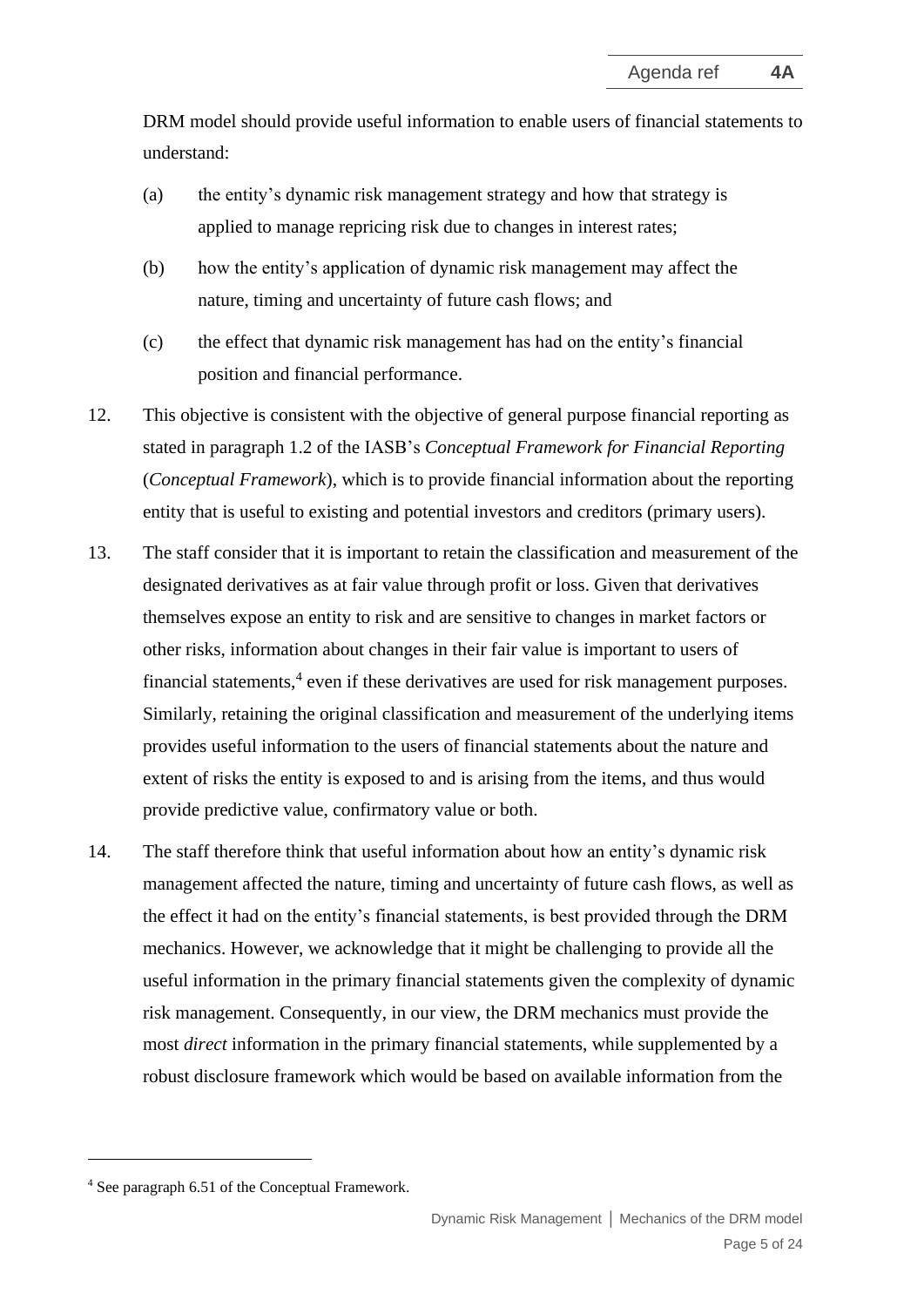elements of the DRM model. The details of possible disclosure requirements will be discussed and determined by the IASB at a later stage in the project.

- <span id="page-5-0"></span>15. The *Conceptual Framework* also states that if financial information is to be useful, it must be relevant and faithfully represent what is purports to represent—neither a faithful representation of an irrelevant phenomenon nor an unfaithful representation of a relevant phenomenon helps financial statement users make good decisions.<sup>5</sup> In our view, any mechanics adopted for the DRM model should provide:
	- (a) *faithful representation of the economic phenomenon* described in paragraph [6](#page-2-1)[–10—](#page-3-1)that is, faithfully represent the economic effects of dynamic risk management; and
	- (b) *relevant information about the effectiveness of dynamic risk management* that is, enable users of financial statements to understand an entity's risk management strategy and how that affects the nature, timing and uncertainty of future cash flows.

#### *Faithful representation of the economic phenomenon*

- 16. The *Conceptual Framework* states that, in order to achieve a faithful representation of an economic phenomenon, the mechanics used for the DRM model must provide a depiction of the substance of the economic phenomenon that is complete, neutral and free from error. 6 In our view, a faithful representation of an entity's dynamic risk management needs to depict the dual aspect of the 'protection/benefit' from both earnings and economic value perspectives, discussed in paragraph [9](#page-2-2) of this paper.
- 17. Achieving reduced variability in both fair value and net interest income is not an effect of considering the underlying items or designated derivatives on their own. Rather, it is based on the combined economic effect of (ie economic relationship between) the underlying items and designated derivatives that are monitored and managed together through a documented risk management strategy. For example, in the extreme case where the designated derivatives are fully mitigating the repricing risk in the underlying

<sup>5</sup> Paragraph 2.4 and 2.20 of the Conceptual Framework.

<sup>6</sup> See paragraph 2.12 and 2.13 of the *Conceptual Framework*.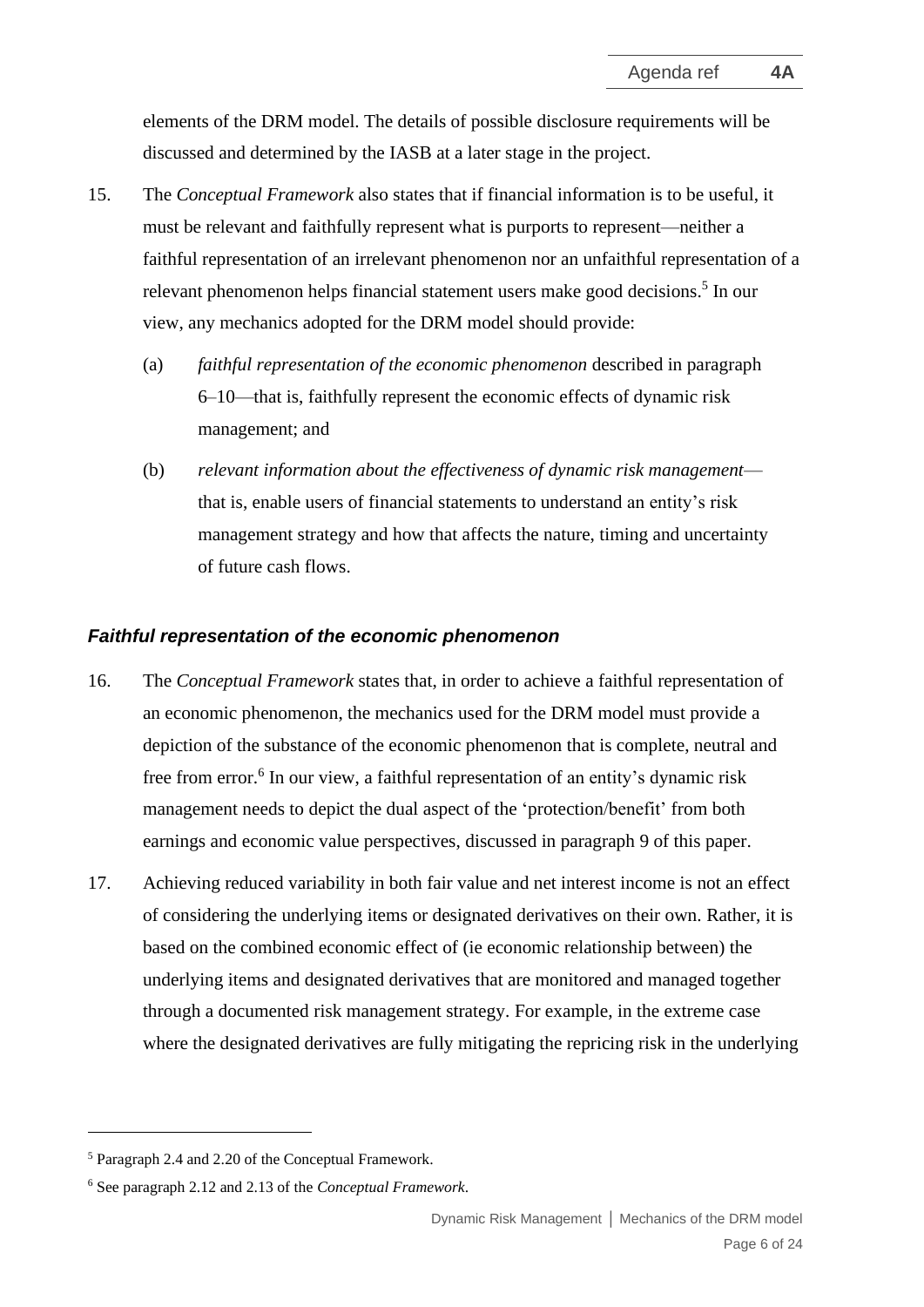items, the entity would not recognise any additional gains or losses due to changes in the benchmark interest rate (as discussed in paragraph [10\)](#page-3-1).

18. Although the reduced variability in fair value and net interest income is the result of the combined economic effect of both the underlying items and designated derivatives, we do not think a faithful representation of that reduced variability could be achieved by treating the underlying items and designated derivatives as a single unit of account. This is because, the underlying items and the designated derivatives are all separate transactions with different contractual terms and economic characteristics.

#### *Provision of relevant information to users of financial statements*

- 19. Relevant financial information is capable of making a difference in the decisions made by users of financial statements—that is, if such information has predictive value (ie can be used by users of financial statements as an input to predict future outcomes), confirmatory value (ie provides feedback about previous evaluations), or both.<sup>7</sup>
- 20. The staff understand that the most relevant information about dynamic risk management is about the effects of reduced variability driven by the entity's risk management strategy and risk mitigation activities, covering the dual aspect of the DRM activities.
- 21. From a fair value perspective, the most relevant information is about the extent to which the designated derivatives were successful in achieving the entity's target profile and mitigate the fair value changes in the risk mitigation intention. From a net interest income perspective, the most relevant information is the extent to which designated derivatives (both in terms of timing and amount) are successful in reducing the variability in net interest income (ie the contribution made by the designated derivates to net interest income) over time.

#### <span id="page-6-0"></span>**Analysis of the current approach for the mechanics of the DRM model**

<span id="page-6-1"></span>22. In this section we analyse the current approach for the mechanics of the DRM model to assess whether it meets the objective and the fundamental qualitative characteristics of useful information set out in paragraph [15.](#page-5-0)

<sup>7</sup> See paragraphs 2.6–2.9 of the Conceptual Framework.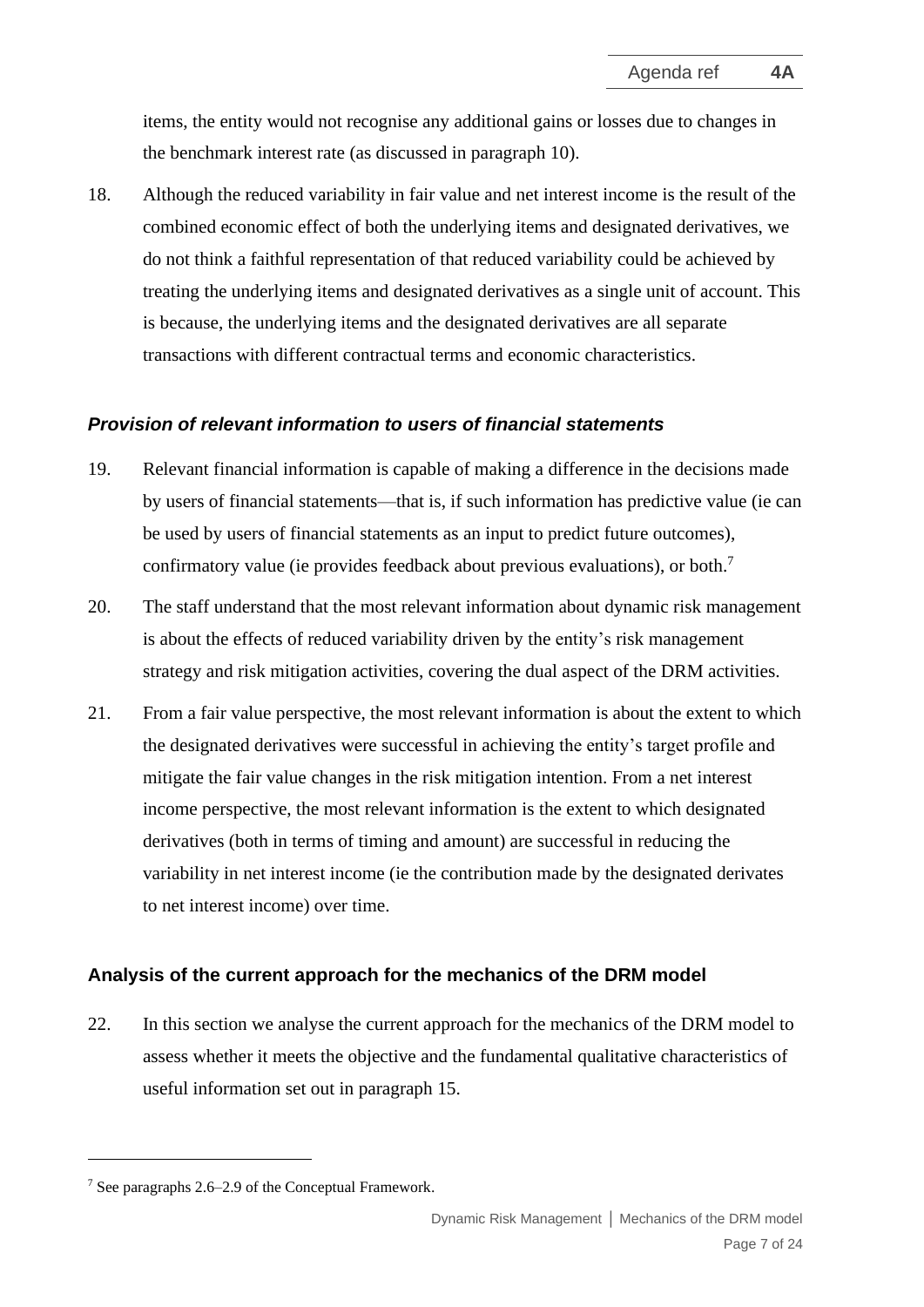#### **Current DRM (core) model**

A separate component of equity associated with the DRM model is adjusted using the 'lowerof' test—that is, the lower of the following (in absolute amounts):

- (a) the cumulative gain or loss on the designated derivatives from the inception of the DRM model; and
- (b) the cumulative change in the fair value of the risk mitigation intention attributable to the repricing risk from inception of the DRM model. This would be calculated using the benchmark derivatives as a proxy.

The 'lower-of' test is therefore used to determine the aligned portion which is recognised in other comprehensive income (OCI).

Any remaining gain or loss on the designated derivatives would be the misaligned portion and be recognised in profit or loss.

The amounts recognised in OCI would be reclassified to profit or loss over time.<sup>8</sup>

#### *Description of the DRM adjustment*

<span id="page-7-0"></span>23. The aligned portion—which is the DRM adjustment in this approach—represents the extent to which designated derivatives are successful in mitigating repricing risk and achieving the target profile (ie changes in fair value of the risk mitigation intention have been offset by changes in the fair value of the designated derivatives).

#### *Do these mechanics provide a faithful representation?*

24. Applying the current approach, the aligned portion will be recognised in OCI. Although outside the statement of profit or loss, these fair value gains or losses would still represent income or expenses and thus affect the entity's financial performance for that period. This is one of the main concerns raised by preparers in the 2020 outreach, because such income or expenses recognised in OCI would give rise to significant volatility in equity. See paragraph [B1](#page-20-0) of Appendix B for illustration of this analysis through an example.

<sup>&</sup>lt;sup>8</sup> The pull-to-par effect on the derivative combined with the reclassification of interest accruals to the statement of profit or loss ensure no balance is deferred beyond the contractual maturity of the derivative.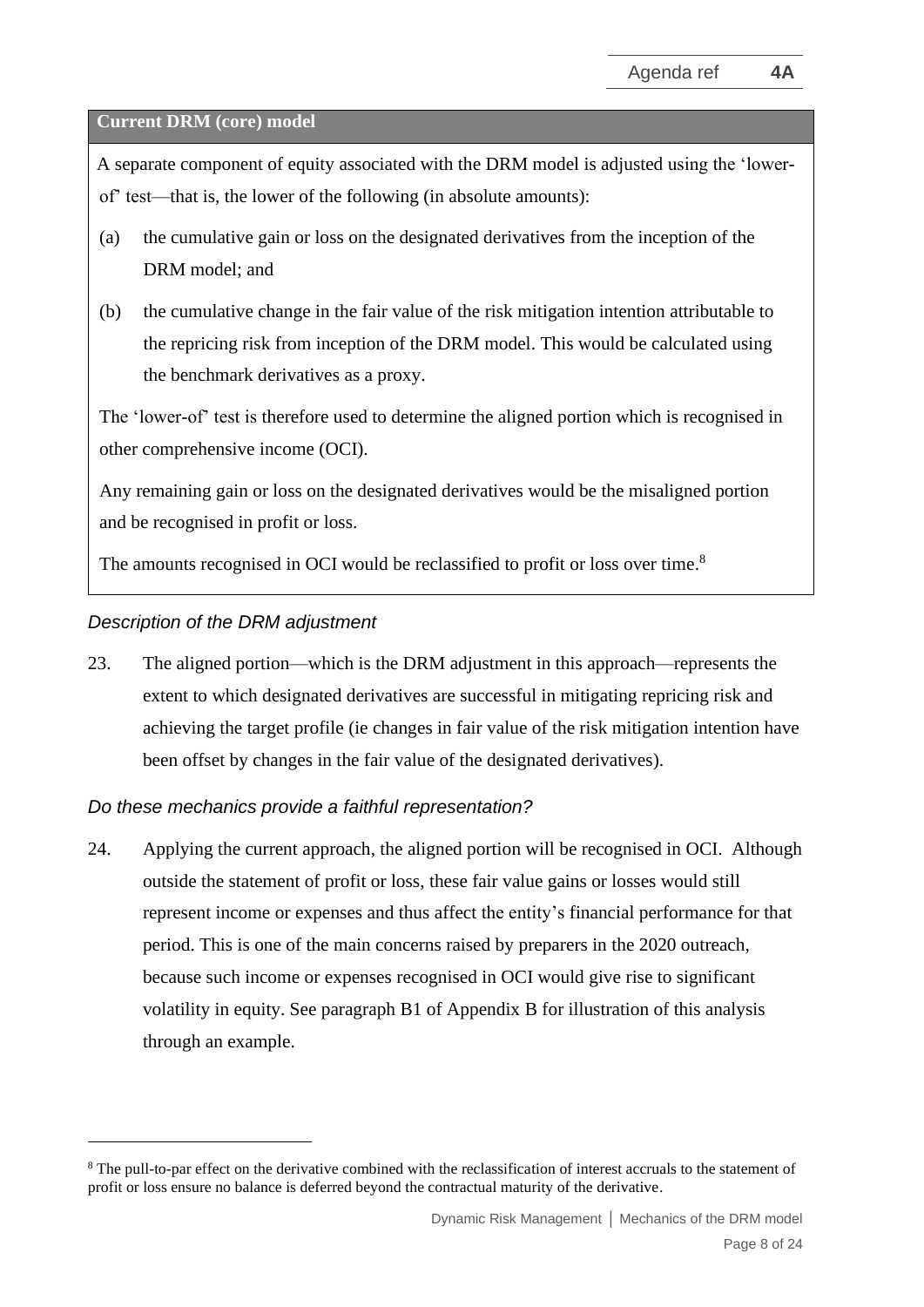- <span id="page-8-0"></span>25. However, items recognised in OCI, which is part of the statement of profit or loss and other comprehensive income, provide information only about entity's financial performance, not about its financial position. Therefore, mechanics that focus on recognising the aligned portion in OCI would provide a faithful representation of the reduced variability in net interest income but fail to depict the effect of reduced variability in fair value. At the same time, it has an impact on equity that is not a faithful representation of the economic phenomenon of dynamic risk management.
- 26. This is a shortcoming of this approach, particularly for entities with risk management strategies that focus more on reducing the variability in the fair value (ie current economic value) of the underlying items.
- <span id="page-8-1"></span>27. Accordingly, this approach would not provide a faithful representation of the economic phenomenon of dynamic risk management on an entity's financial statements.
- 28. As noted in agenda paper 4A of the February 2022 meeting, the staff analysis in paragraphs [25–](#page-8-0)[27](#page-8-1) does not apply to accounting for a cash flow hedging relationship where the gains or losses recognised in OCI do faithfully represent the effect of the hedge on entity's financial performance—consistent with the sole purpose of a cash flow hedge to manage cash flow variability.

#### *Do these mechanics provide relevant information?*

- 29. During the 2020 outreach, participants said that volatility in equity arising from recognising the aligned portion in OCI does not provide relevant information about the economic phenomenon of dynamic risk management. This is because such volatility is not a true reflection of the overall effects of the economic relationship described in paragraphs [9–](#page-2-2)[10](#page-3-1) of this paper, ie the results are counterintuitive. Participants therefore said that it is difficult to explain to users of financial statements volatility in IFRS equity by linking it to changes in the aligned portion. Regardless of whether it is an increase or a decrease, the fact that an aligned portion is recognised means that this is the extent/portion by which an entity is managing its repricing risk effectively and the entity is therefore not exposed to variability in equity.
- <span id="page-8-2"></span>30. Therefore, in our view, the current approach does not fully meet the fundamental qualitative characteristics of useful information set out in paragraph [15,](#page-5-0) and an alternative approach needs to be developed in order to meet the objective of the DRM model.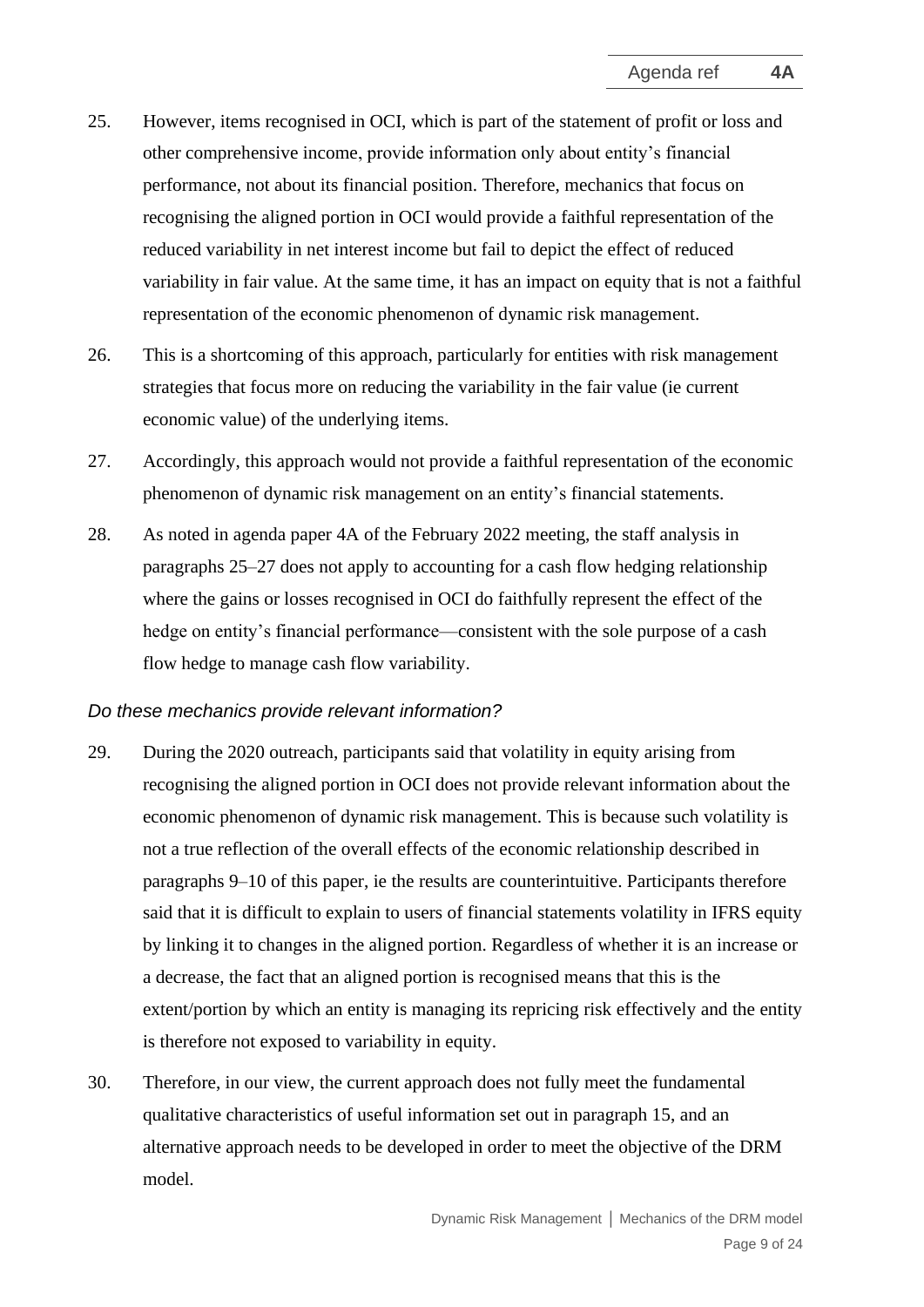#### <span id="page-9-0"></span>**Analysis of alternative approaches for the mechanics of the DRM model**

- 31. Developing accounting mechanics that would faithfully reflect the economic phenomenon of dynamic risk management, that is at the same time operationally feasible and provide useful information to users of financial statements, has been a longstanding challenge in this project. Many approaches had been considered and rejected by the IASB to date. For example, the IASB considered whether dynamic risk management shall be treated as another business model for the purposes of classification and measurement in IFRS 9. It also considered providing an exception that permitted accrual accounting for derivatives that are used for dynamic risk management, or requiring entities to measure all dynamically risk managed exposures at fair value through profit or loss. <sup>9</sup>
- 32. More recently, the IASB also explored mechanics that are similar to the current fair value hedge requirements (ie the Portfolio Revaluation Approach (PRA) set out in the 2014 DP), and mechanics that are similar to the current cash flow hedge requirements (ie the DRM core model (see paragraphs [22–](#page-6-1)[30\)](#page-8-2)). Feedback suggests that neither mechanics would be able to both faithfully represent the economic phenomenon (discussed in paragraphs [6](#page-2-1)[–10\)](#page-3-1) and provide users of financial statements with relevant information to support their decision making. As such, they would neither achieve the objectives as set out in paragraph [11](#page-3-2) nor alleviate concerns raised by stakeholder during the 2020 outreach.
- 33. To address this challenge, the staff developed and presented two alternative approaches in [Agenda Paper 4B](https://www.ifrs.org/content/dam/ifrs/meetings/2021/november/iasb/ap4b-drm-designation-of-a-proportion-of-prepayable-assets-in-the-drm-model.pdf) of the February 2022 IASB meeting. In this section, we will assess each of those alternative approaches against the criteria set out in paragraph [15.](#page-5-0)

# *Approach A*

#### **Mechanics**

The designated derivatives would continue to be recognised at fair value in the statement of financial position, with gains or losses recognised in statement of profit or loss.

<sup>9</sup> See paragraph 1.22 to 1.28 of the [Discussion Paper Accounting for Risk Management: a Portfolio Revaluation](https://www.ifrs.org/content/dam/ifrs/project/dynamic-risk-management/discussion-paper/published-documents/dp-accounting-for-dynamic-risk-management.pdf)  [Approach to Macro Hedging](https://www.ifrs.org/content/dam/ifrs/project/dynamic-risk-management/discussion-paper/published-documents/dp-accounting-for-dynamic-risk-management.pdf) published in 2014.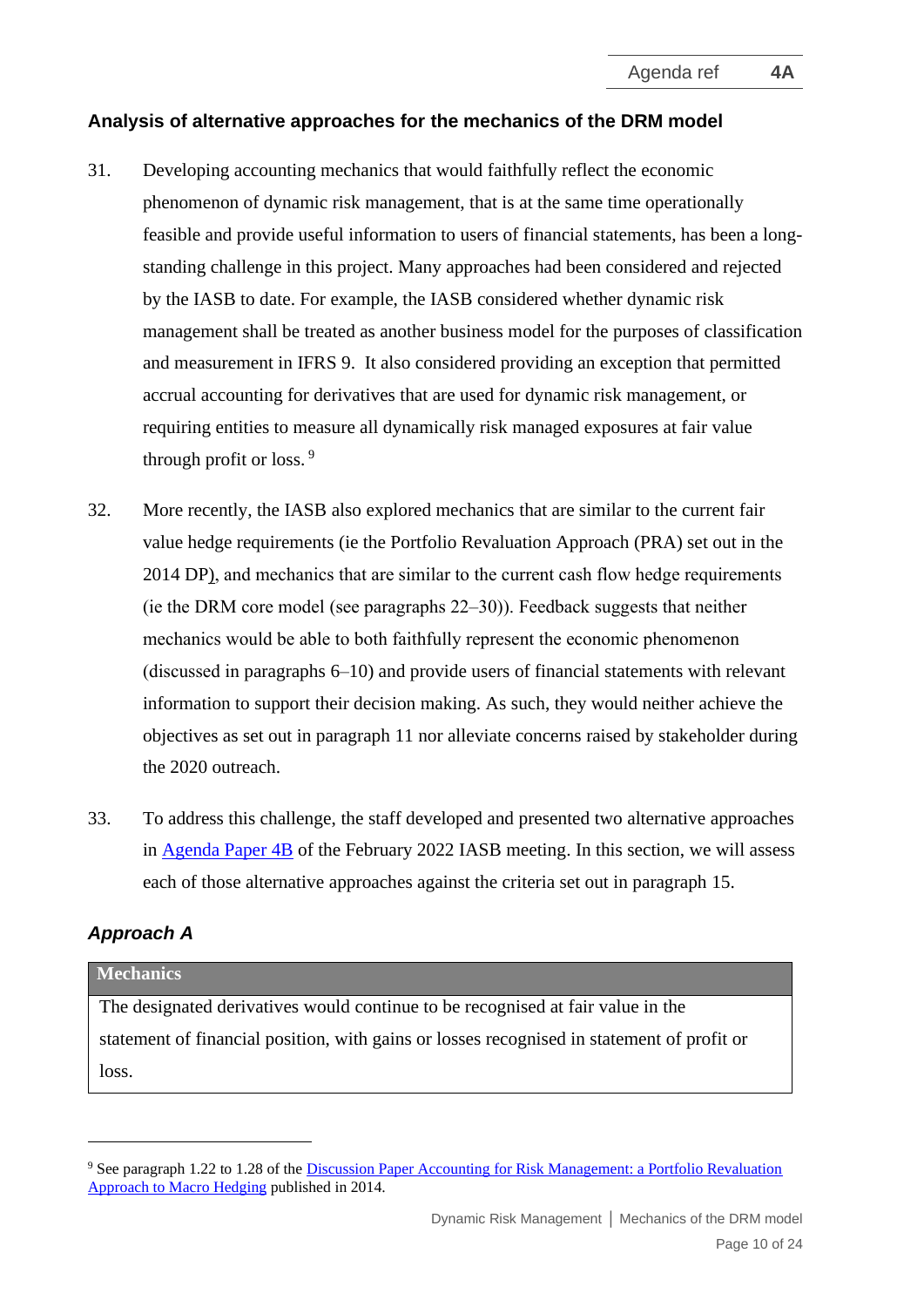The risk mitigation intention would be recognised at fair value as a separate line item in the statement of financial position, with gains or losses recognised in statement of profit or loss.

#### *Description of the DRM adjustment*

34. Applying Approach A, the DRM adjustment would represent the fair value of the risk mitigation intention (attributable to repricing risk) that would be recognised in the statement of financial position with any changes in fair value to be recognised in the statement of profit or loss. The measurement of the designated derivatives would not change. Therefore, it leads to a gross and symmetrical recognition of the risk mitigation intention and designated derivatives in the statement of financial position and the statement of profit or loss.

#### *Do these mechanics provide a faithful representation?*

- 35. The fair value (attributable to repricing risk) of the risk mitigation intention recognised in the statement of financial position would provide a faithful representation of what it purports to represent, which is the changes in the fair value (attributable to repricing risk) of the extent of risk exposures the entity decided to mitigate using derivatives. This, along with information about the fair value of designated derivatives, would enable users of the financial statements to calculate the extent to which the changes in the fair value of the risk mitigation intention are offset by the changes in the fair value of the designated derivatives.
- 36. However, in our view, this information faithfully represents only *a part* of the purpose for which entities do dynamic risk management—that is, to achieve offset (ie reduce variability) in the fair value of entity's underlying items. It **fails to faithfully represent the dual purpose** because it does not fully represent the reduced variability of net interest income (see paragraph [9\(a\)\)](#page-2-3). In our view, it is difficult to faithfully represent the reduced variability in entity's (future) net interest income using Approach A because:
	- (a) the amount of the DRM adjustment in Approach A—being the fair value of the risk mitigation intention—is recognised regardless the extent to which risk mitigation is achieved through derivatives.
	- (b) it would be challenging to determine a clear basis to calculate the unwinding of the DRM adjustment to be recognised in net interest income because the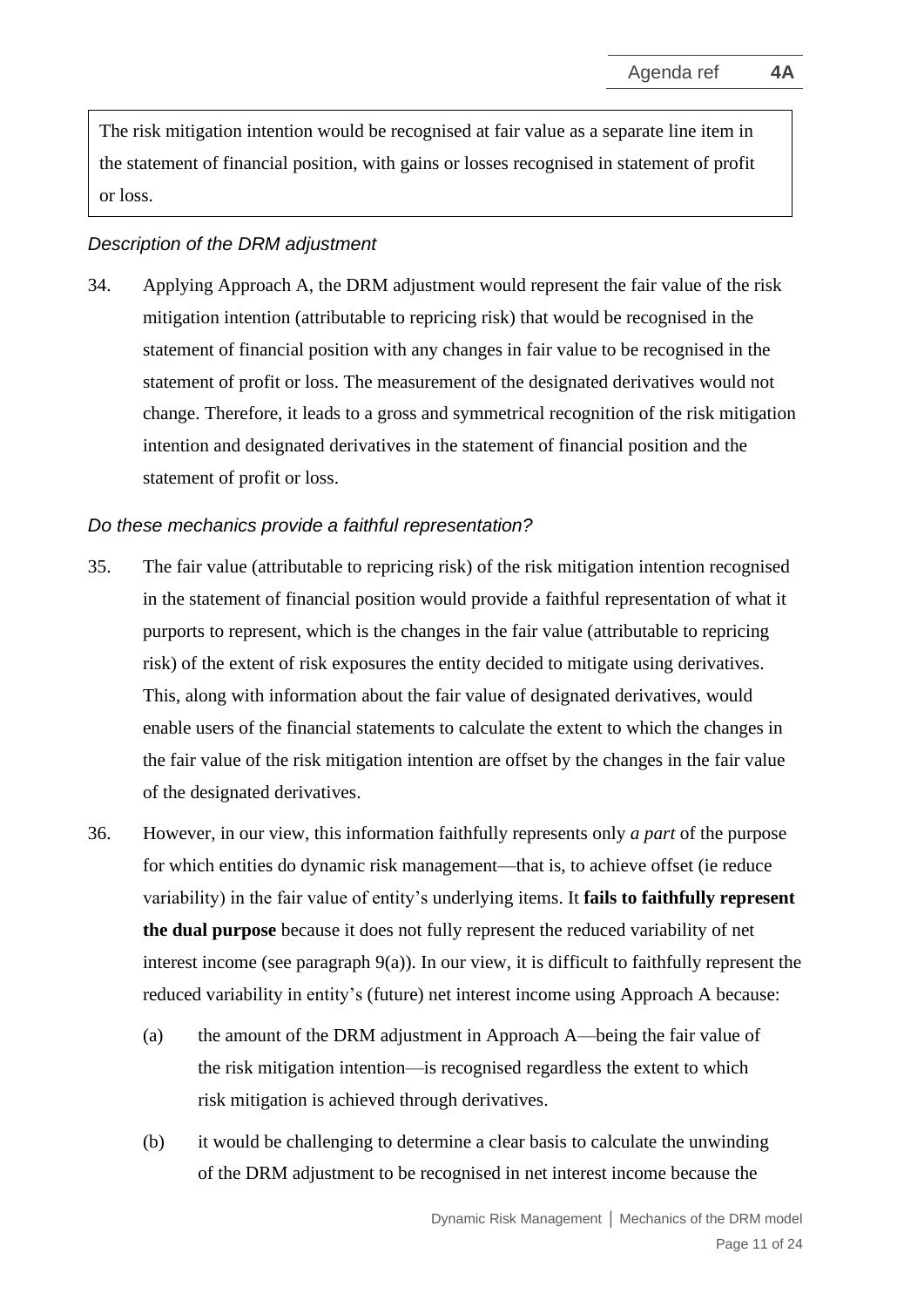risk mitigation intention could change frequently and there is also no direct link between that and the underlying items. This is different to Approach B where such unwinding would be calculated based on the accruals and pull-topar effects of the benchmark or designated derivatives.

<span id="page-11-1"></span>37. In addition, we note that Approach A could have a potential implication for items the IASB plans to discuss in the second phase of developing the DRM model. Specifically, the IASB has previously decided that in the second phase it will consider whether a financial asset that is measured at fair value (for example, measured at fair value through OCI in accordance with paragraph 4.1.2A of IFRS 9) could be designated in the DRM model. If the IASB were to allow such designations, applying Approach A could give rise to additional challenges as these assets are already measured at fair value in the statement of financial position. Therefore, this could risk double-counting a portion of the fair value as there is no direct link between the risk mitigation intention and the underlying items (also see paragraph [39](#page-11-0) of this paper).

#### *Do these mechanics provide relevant information?*

- 38. The fair value (attributable to repricing risk) of the risk mitigation intention provides relevant information in relation to the value of a portion of risk exposures an entity decided to mitigate using derivatives for that particular period. Arguably, this provides useful information about the extent to which an entity decided to mitigate repricing risk.
- <span id="page-11-0"></span>39. However, in our view, there are some shortcomings of this information in context of the DRM model, namely:
	- (a) the fair value (attributable to repricing risk) of the risk mitigation intention does not provide information about the changes in fair value of the underlying items. As discussed at the [February 2022 IASB meeting,](https://www.ifrs.org/content/dam/ifrs/meetings/2022/february/iasb/ap4b-mechanics-of-the-drm-model-alternative-approaches.pdf) there is no direct link between the risk mitigation intention at a point in time and the underlying individual items that it is comprised of. It is also for this reason, that the fair value (attributable to repricing risk) of the risk mitigation intention cannot be regarded as simply a change in measurement basis of the underlying items. As explained in paragraph [37,](#page-11-1) this could potentially lead to double-counting in some instances.
	- (b) the fair value (attributable to repricing risk) of the risk mitigation intention is recognised in financial statements regardless of whether an entity is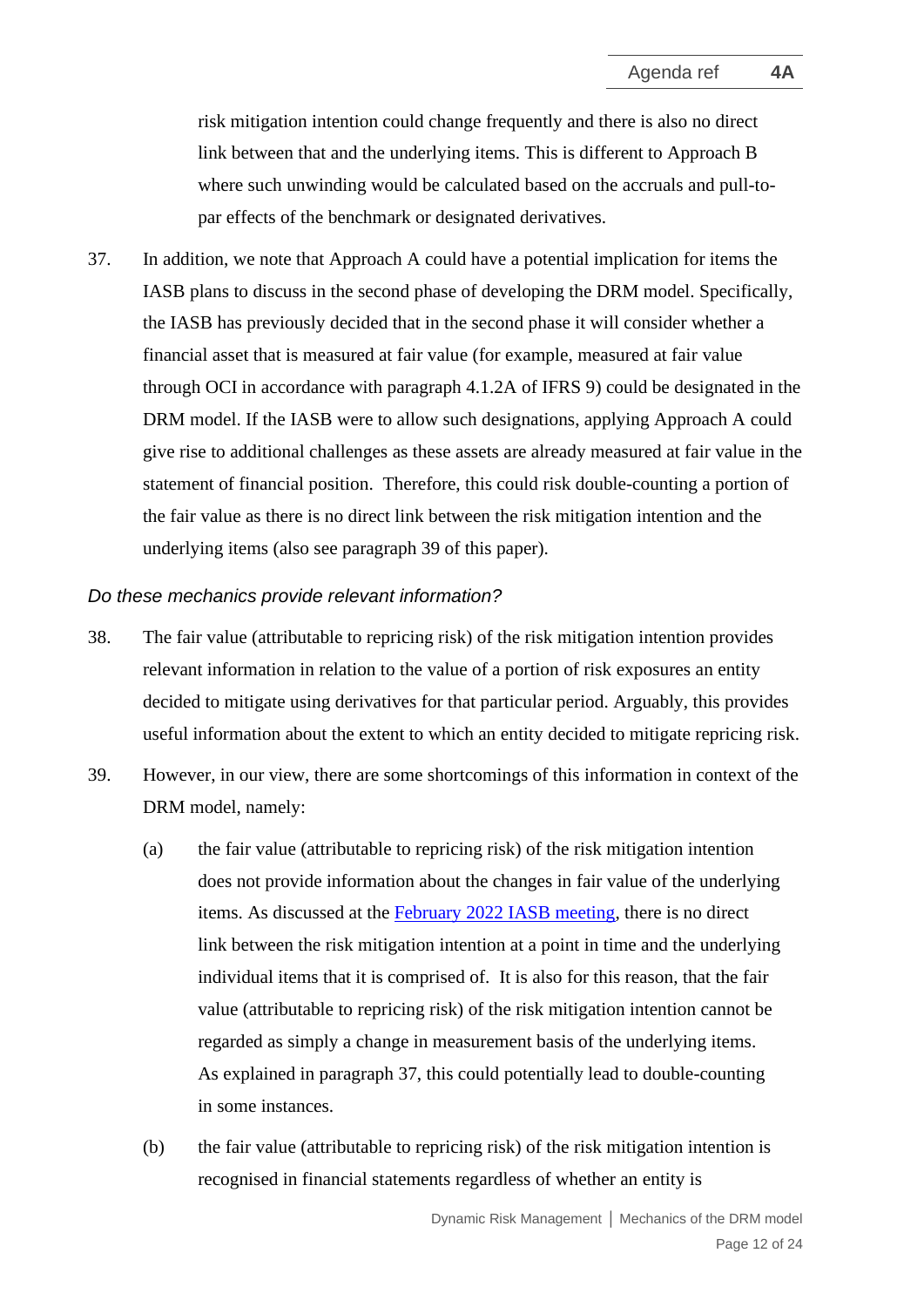successful in mitigating the related repricing risk. In addition, the risk mitigation intention is simply a portion of the current net open risk position the entity wants to mitigate which can frequently change based on entity's risk management strategy (ie based on an entity's discretion). Therefore it does not directly provide information about the effectiveness of the DRM model and the potential to reduce variability in net interest income.

In summary, in our view, the fair value (attributable to repricing risk) of risk mitigation intention does not provide the most decision-useful information for users of financial statements—it neither provides insights about the fair value due to hedged risk of the underlying items (the approach the IASB explored in the 2014 DP), nor does it provide direct information about the extent of offset achieved between the risk mitigation intention and designated derivatives which could have some predictive value to users of the financial statements.

40. On the basis of this analysis, in our view, Approach A does not fully meet the fundamental qualitative characteristics of useful information set out in paragraph [15.](#page-5-0)

# *Approach B*

| <b>Mechanics</b>                                                                                                                                                                                                            |  |  |  |  |  |
|-----------------------------------------------------------------------------------------------------------------------------------------------------------------------------------------------------------------------------|--|--|--|--|--|
| (a) the designated derivatives would continue to be measured at fair value in the statement<br>of financial position.                                                                                                       |  |  |  |  |  |
| (b) the DRM adjustment would be recognised in the statement of financial position, as the<br>lower of (in absolute amounts):                                                                                                |  |  |  |  |  |
| the cumulative gain or loss on the designated derivatives from the<br>(i)<br>inception of the DRM model; and                                                                                                                |  |  |  |  |  |
| (ii)<br>the cumulative change in the fair value of the risk mitigation intention<br>attributable to repricing risk from inception of the DRM model. This would<br>be calculated using the benchmark derivatives as a proxy. |  |  |  |  |  |
| (c) the net gain or loss from the designated derivates calculated in accordance with (a) and<br>the DRM adjustment calculated in accordance with (b) would be recognised in the<br>statement of profit or loss.             |  |  |  |  |  |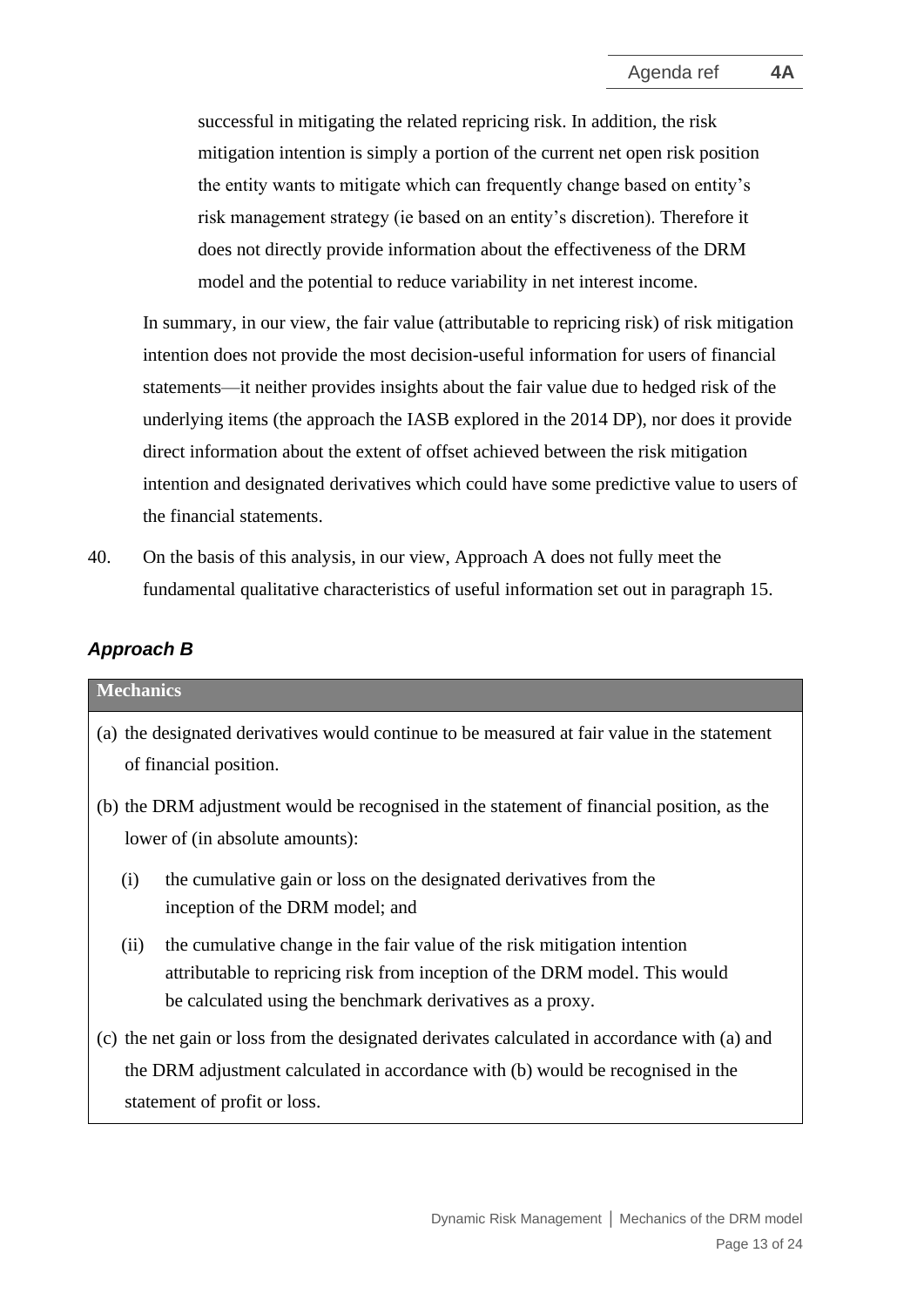#### *Description of the DRM adjustment*

- 41. This approach is similar to the current mechanics of the DRM model, however the DRM adjustment is recognised in the statement of financial position instead of OCI. This is consistent with the fact that the purpose of the DRM model is to reduce both variability in net interest income and in fair value of the risk mitigation intention.
- 42. As noted in paragraph [9,](#page-2-2) the 'protection/benefit' of dynamic risk management is realised in the form of a reduced variability in both fair value and net interest income. This benefit results from the economic relationship between the risk mitigation intention and the designated derivatives, not from the designated derivatives or the risk mitigation intention on their own. The economic relationship is established by documenting the entity's risk management strategy and objective for managing repricing risk due to changes in interest rates.
- <span id="page-13-1"></span>43. As discussed in Agenda paper 4B for the February 2022 meeting, the DRM adjustment resulting from applying this approach therefore represents the extent to which the derivatives mitigated the variability in both the fair value of and the net interest income from the risk mitigation intention. The latter is achieved through the unwinding of the DRM adjustment over time which will be recognised in net interest income, therefore creating some offset to the net interest income generated from the underlying items.
- 44. The DRM adjustment would be measured using the 'lower of' test, to ensure that cumulative changes in fair value of the designated derivatives that exceed the cumulative changes in fair value of the risk mitigation intention attributable to repricing risk are immediately recognised in profit or loss. Accordingly, the 'lower of' test prevents the recognition of cumulative changes in fair value of designated derivatives in statement of financial position, in excess of the cumulative changes in fair value of the risk mitigation intention attributable to repricing risk.

#### *Do these mechanics provide a faithful representation?*

- <span id="page-13-0"></span>45. Recognition of the DRM adjustment in the statement of financial position provides a faithful representation of the dual purpose of dynamic risk management of repricing risk, namely:
	- (a) reduced variability in fair value is reflected by recognising in the statement of financial position the extent to which an entity successfully mitigated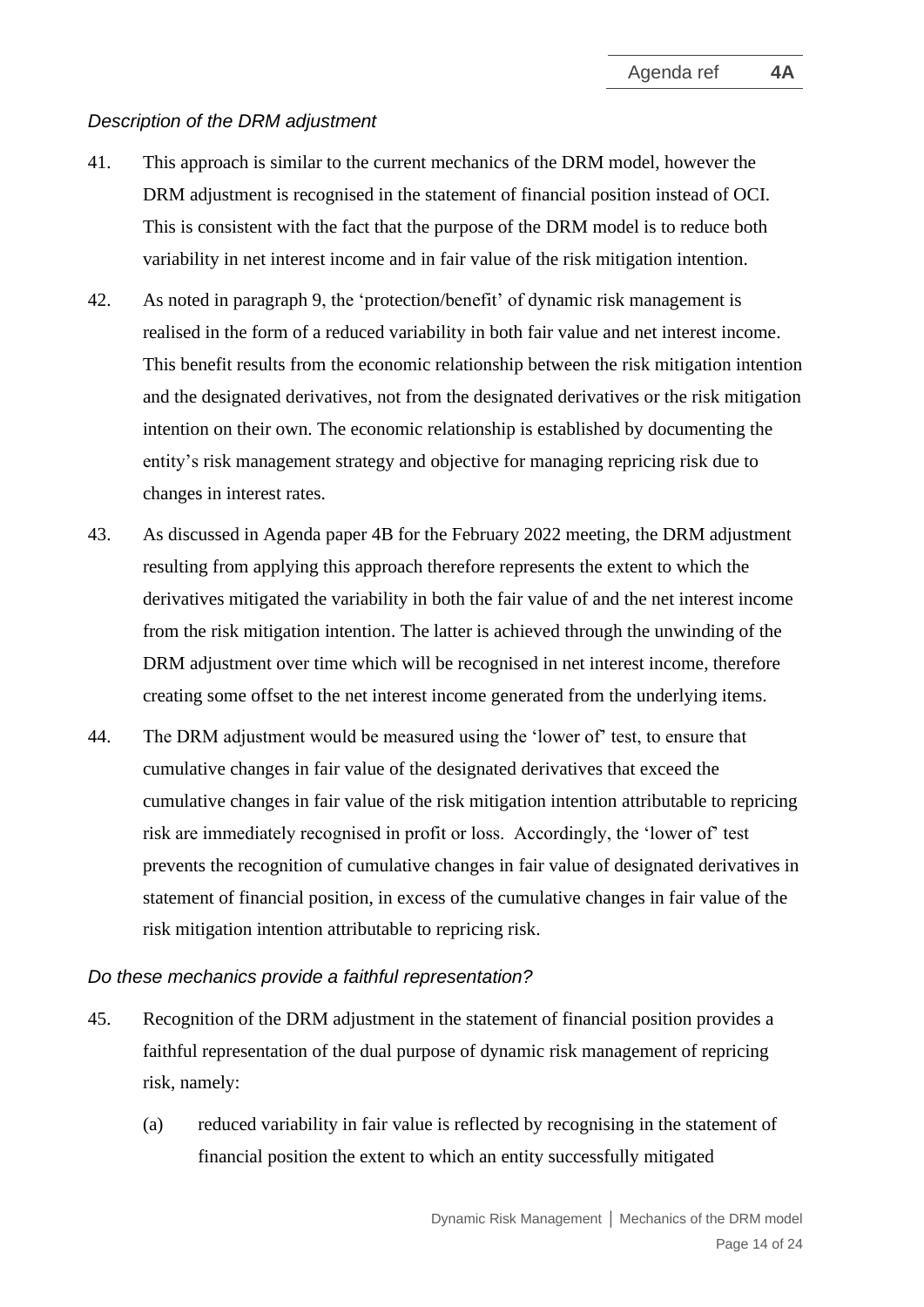repricing risk due to changes in interest rates through the designated derivatives; and

- (b) reduced variability in net interest income is reflected through the subsequent unwinding of the DRM adjustment to the net interest income (see paragraph [43\)](#page-13-1).
- 46. In addition, we note that Approach B would not have the additional challenges discussed in paragraph [37](#page-11-1) even if IASB were to allow the designation of a financial asset that is measured at fair value. In applying Approach B, there is no risk of doublecounting because the fair value of risk mitigation is not recognised in the statement of financial position.

#### *Do these mechanics provide relevant information?*

- 47. In applying Approach B, direct information would be provided about:
	- (a) the extent to which an entity achieved the objective of mitigating repricing risk—the DRM adjustment is recognised in the statement of financial position only for the aligned portion of the fair value changes of the designated derivatives (as described in paragraph [23\)](#page-7-0); and
	- (b) the extent it did not achieve that objective—the misaligned portion would be recognised in statement of profit or loss.

This conveys direct information how the risk management actions have affected the entity's current and future economic resources. Ultimately, this information would facilitate financial statement users' understanding of effectiveness of an entity's dynamic risk management activities and the nature, timing and uncertainties of future cash flows. 10

48. In addition, in applying Approach B, the DRM adjustment recognised in the statement of financial position would also provide direct information about the present value of the future 'offset' to net interest income from the underlying items which will be provided by the designated derivatives. This 'offset' will unwind to net interest income over time and therefore reduce net interest income variability. This would help users of

<sup>&</sup>lt;sup>10</sup> As noted in [Agenda Paper 4](https://www.ifrs.org/content/dam/ifrs/meetings/2017/november/iasb/dynamic-risk-management/ap4-dynamic-risk-management.pdf) of November 2017 meeting, one of the objectives of the DRM model is to provide understandable and reliable information about the effectiveness of dynamic risk management activities.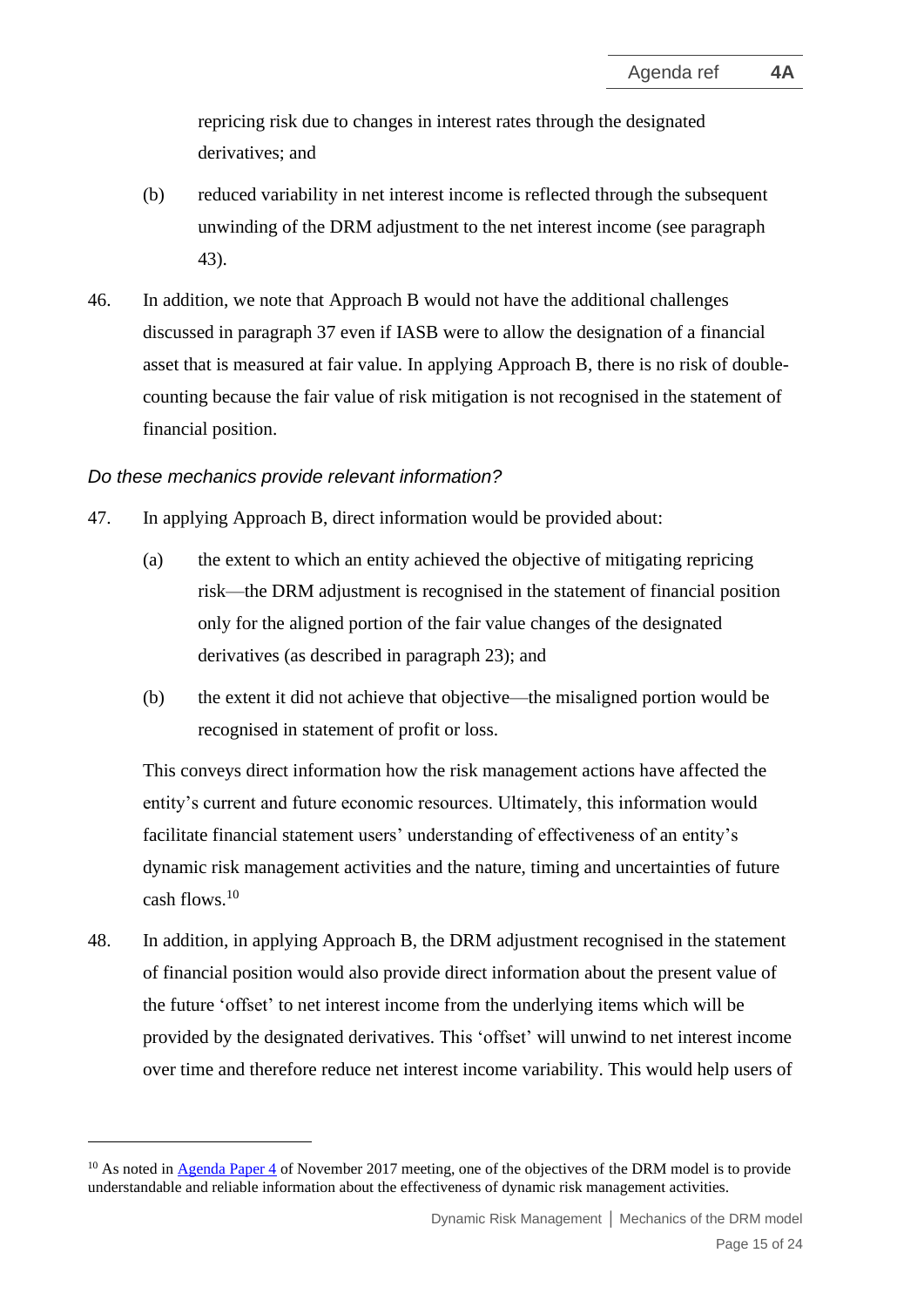financial statements to better understand the designated derivatives' contribution to net interest income (ie has predictive value), and overall better understand how the entity's dynamic risk management strategy affects its financial statements.

<span id="page-15-1"></span>49. On balance, the staff think, that of the three approaches discussed in this paper, Approach B best meets both fundamental qualitative characteristics of useful information set out in paragraph [15,](#page-5-0) and hence provides the most useful information to users of financial statements.

#### <span id="page-15-0"></span>**The recognition of the DRM adjustment in the statement of financial position**

- 50. As both alternative approaches would result in the DRM adjustment to be recognised in the statement of financial position, in the February 2022 IASB meeting some IASB members asked whether the DRM adjustment would meet the definition of an asset or a liability in the *Conceptual Framework*.
- 51. The *Conceptual Framework* defines an asset as 'a present economic resource controlled by the entity as a result of past events', and a liability as 'a present obligation of the entity to transfer an economic resource as a result of past events'.<sup>11</sup> Paragraph 5.6 of the *Conceptual Framework* also states that*:*

Only items that meet the definition of an asset, a liability or equity are recognised in the statement of financial position. Similarly, only items that meet the definition of income or expenses are recognised in the statement(s) of financial performance. However, not all items that meet the definition of one of those elements are recognised.

52. As part of our research and analysis, we compared the economic phenomenon of dynamic risk management with scenarios in some other projects in which IASB had considered similar challenges, including the regulatory debit or credit balance that would be recognised by applying the proposals in the Exposure Draft *Regulatory Assets and Regulatory Liabilities*. However, the DRM adjustment is different to a regulatory debit or credit balance which represents a present right to charge customers or obligation to refund customers in future, as a result of having (in effect) under- or overcharged customers in previous periods.

<sup>11</sup> Paragraph 4.3 and 4.26 of the *Conceptual Framework.*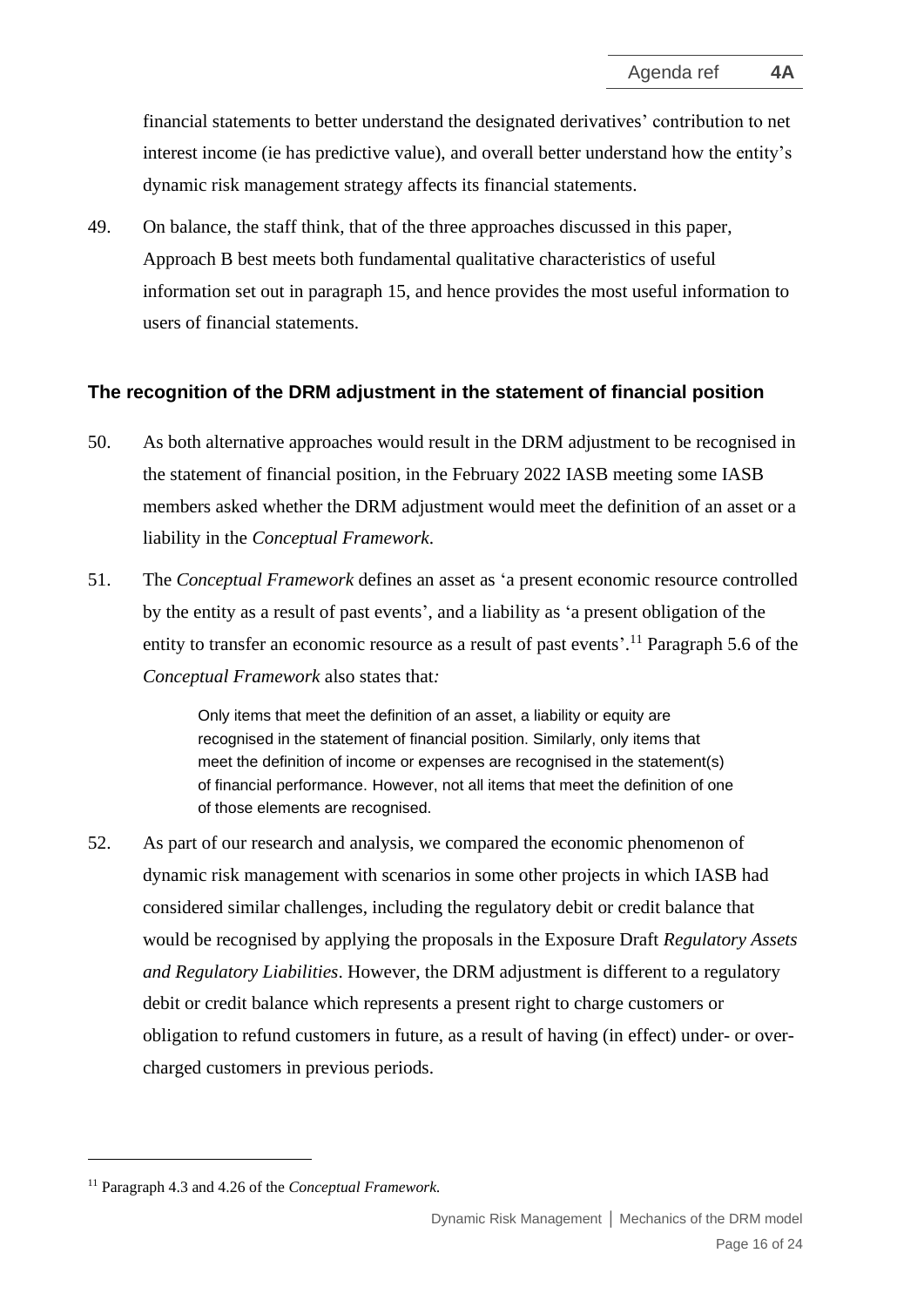- 53. In the case of dynamic risk management, we acknowledge that there is no additional right or obligation associated with the DRM adjustment beyond the rights or obligations already accounted for through the underlying items and the designated derivatives in either of the alternative approaches. As such, we think the recognition of the DRM adjustment as an asset or a liability in the statement of financial position would not necessarily be consistent with the definition of an asset or a liability in the *Conceptual Framework.*
- 54. However, the *Conceptual Framework* acknowledges that there might be some circumstances where the IASB departs from aspects of the *Conceptual Framework* in order to meet the objective of general purpose of financial reporting. Paragraph SP1.2 and SP1.3 of the *Conceptual Framework* state that:

SP1.2 The Conceptual Framework is not a Standard. Nothing in the Conceptual Framework overrides any Standard or any requirement in a Standard.

SP1.3 To meet the objective of general purpose financial reporting, the Board may sometimes specify requirements that depart from aspects of the Conceptual Framework. If the Board does so, it will explain the departure in the Basis for Conclusions on that Standard.

- <span id="page-16-0"></span>55. In our view, departing from the *Conceptual Framework* on the definition of an asset or a liability may be justified to ensure the mechanics of the DRM model provide useful information to the users of financial statements about entities' dynamic risk management, which is one of the most important and fundamental aspects of a banking business:
	- (a) as discussed in paragraphs [45](#page-13-0)[–49,](#page-15-1) we think that Approach B would generate information that meets the objective of general purpose financial reporting, providing information that is useful to the primary users of financial statements; and
	- (b) the scope of the departure would be limited to specific risk management strategies and activities (ie holistic dynamic risk management, commonly present in limited types of businesses).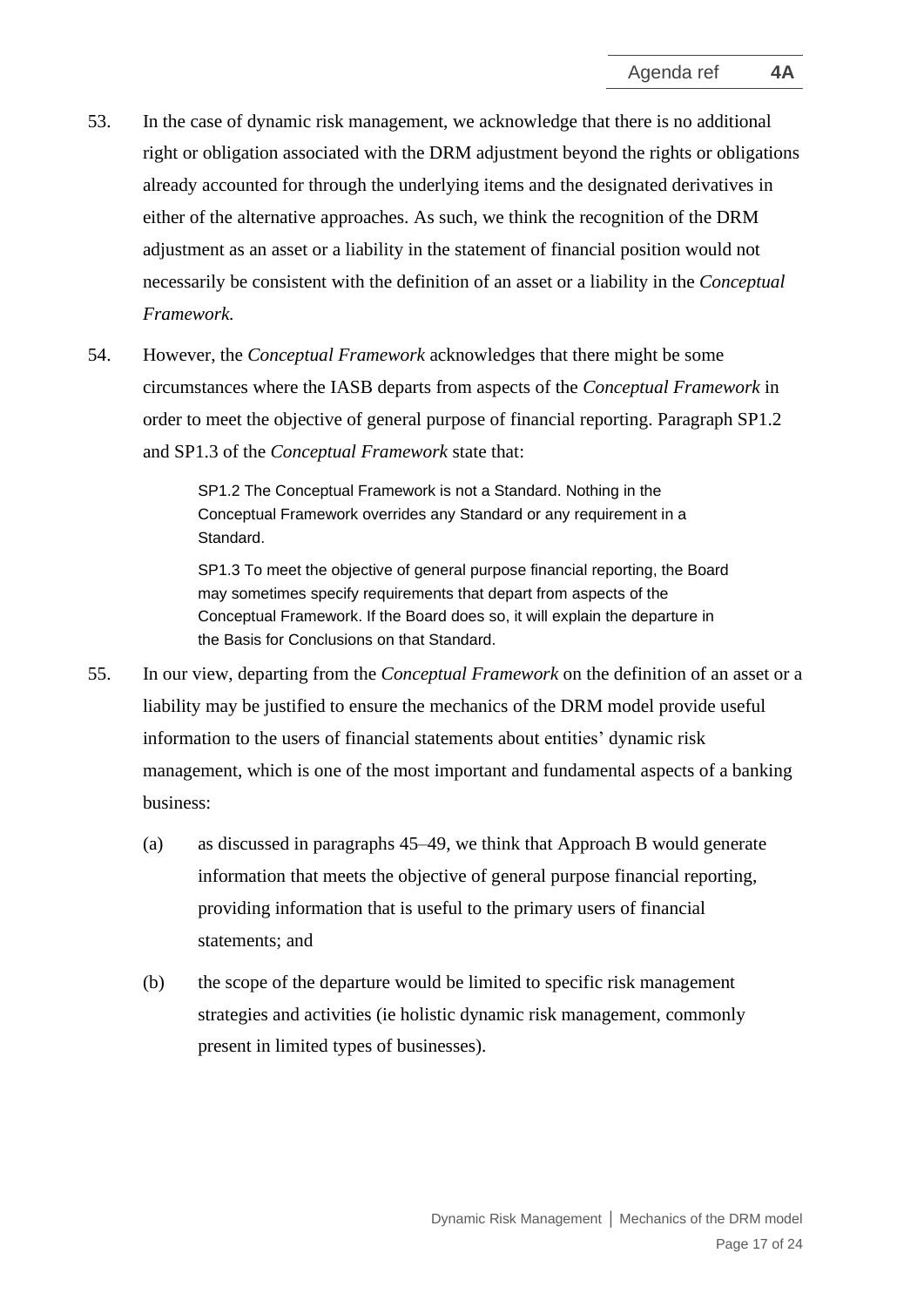# **Appendix A—Illustrative Example: Economic phenomenon of dynamic risk management**

A1. In this Appendix, we illustrate through an example the economic phenomenon of dynamic risk management.

#### **Scenario 1: The bank is not hedged**

First, we consider a scenario where a bank is exposed to repricing risk due to changes in interest rates and does not undertake any activities to mitigate that repricing risk.

#### **Assumptions:**

At  $t_0$  the bank obtained a five-year floating-rate funding of CU1,000 at the prevailing 1-year benchmark interest rate which corresponds to the bank's internal transfer pricing funding rate (ITP)—that is, the funding liability reprices every year. The benchmark spot rate was  $4.00\%$  at t<sub>0</sub> (see term structure of interest rates below). With this funding the bank originates a five-year fixed rate loan on-market, in this case this means at a fixed rate of 4.38%.

We have derived the on-market rate based on the five-year swap rate calculated on the provided term structure of interest rates. This assumes the fixed rate is determined using a swap market proxy, not another cash product yield curve. Credit risk spread, liquidity premiums and any other variables in the loan are also disregarded.

#### **Term structure of interest rates for the illustration is as follows:**

Please note that the rate resets at the start of the period. For example, at the start of  $t_2$  the rate reset from 4.0% to 5.0% and is still 5% at the end of the period for cash flow calculation purposes.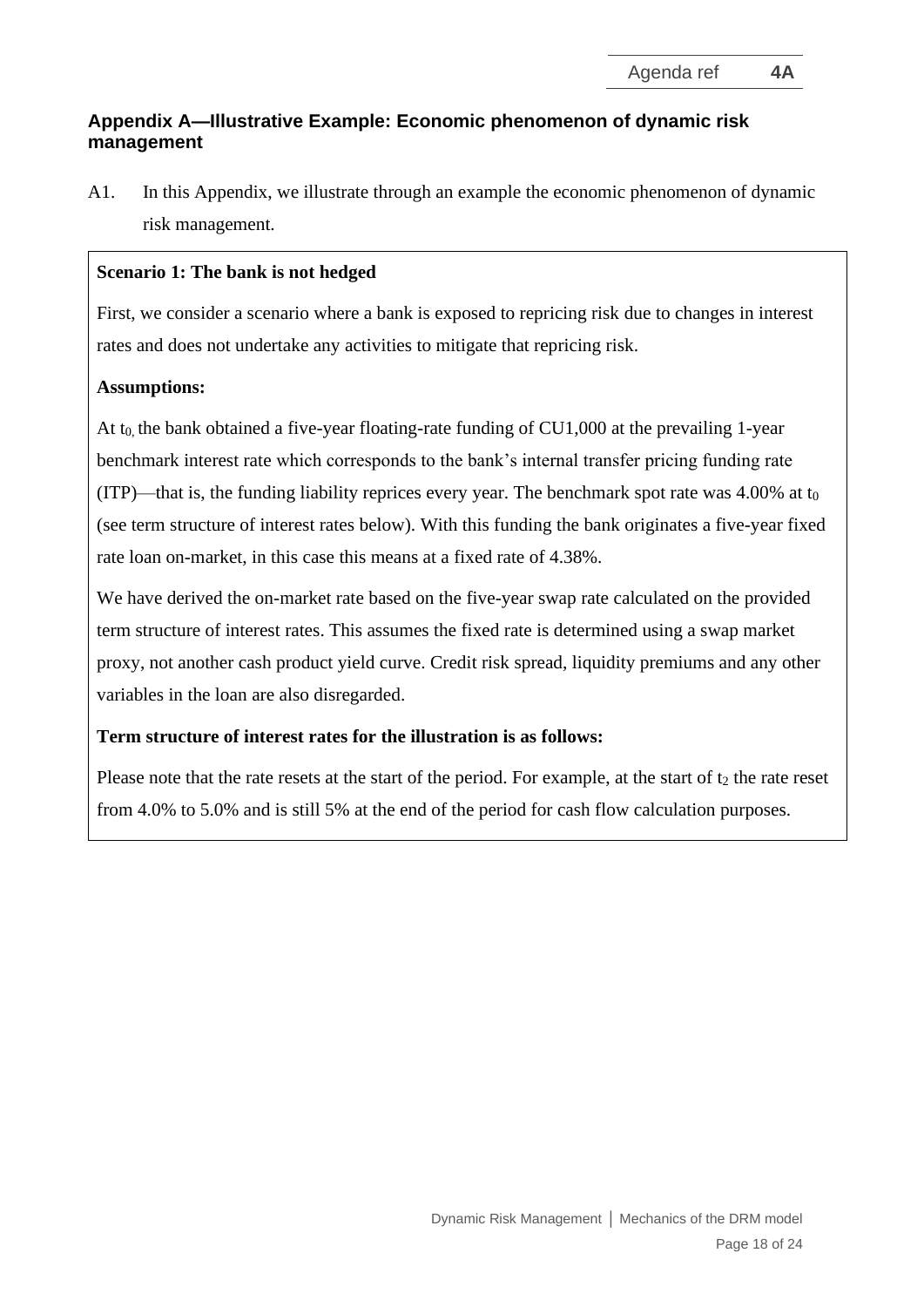| Start of period      | t0 | t1           | t2        | t3                                                  | t4        | t5        |                                          |
|----------------------|----|--------------|-----------|-----------------------------------------------------|-----------|-----------|------------------------------------------|
|                      |    | $+1%$        | -3%       | $+0\%$                                              | $+0\%$    | $+0\%$    |                                          |
| <b>Maturity Year</b> |    | Forward Rate |           | Forward Rate Forward Rate Forward Rate Forward Rate |           |           |                                          |
|                      |    | 4.00%        | 5.00%     | 2.00%                                               | 2.00%     | 2.00%     | Issuance of floating liability end of t0 |
| 2                    |    | 4.20%        | 5.20%     | 2.20%                                               | 2.20%     | 2.20%     | start of t1                              |
| 3                    |    | 4.40%        | 5.40%     | 2.40%                                               | 2.40%     | 2.40%     |                                          |
| 4                    |    | 4.60%        | 5.60%     | 2.60%                                               | 2.60%     | 2.60%     |                                          |
| 5                    |    | 4.80%        | 5.80%     | 2.80%                                               | 2.80%     | 2.80%     |                                          |
|                      |    |              |           |                                                     |           |           |                                          |
| <b>Maturity Year</b> |    | Swap Rate    | Swap Rate | Swap Rate                                           | Swap Rate | Swap Rate |                                          |
|                      |    | 4.00%        | 5.00%     | 2.00%                                               | 2.00%     | 2.00%     |                                          |
| 2                    |    | 4.10%        | 5.10%     | 2.10%                                               | 2.10%     | 2.10%     |                                          |
| 3                    |    | 4.19%        | 5.19%     | 2.20%                                               | 2.20%     | 2.20%     |                                          |
| 4                    |    | 4.29%        | 5.29%     | 2.29%                                               | 2.29%     | 2.29%     |                                          |
| 5                    |    | 4.38%        | 5.38%     | 2.39%                                               | 2.39%     | 2.39%     | 5 year swap rate in t0                   |
|                      |    |              |           |                                                     |           |           |                                          |
| <b>Maturity Year</b> |    | Zero Rate    | Zero Rate | Zero Rate                                           | Zero Rate | Zero Rate |                                          |
|                      |    | 4.00%        | 5.00%     | 2.00%                                               | 2.00%     | 2.00%     |                                          |
|                      |    | 4.10%        | 5.10%     | 2.10%                                               | 2.10%     | 2.10%     |                                          |
| 3                    |    | 4.20%        | 5.20%     | 2.20%                                               | 2.20%     | 2.20%     |                                          |
|                      |    | 4.30%        | 5.30%     | 2.30%                                               | 2.30%     | 2.30%     |                                          |
| 5                    |    | 4.40%        | 5.40%     | 2.40%                                               | 2.40%     | 2.40%     |                                          |

#### **Economic phenomenon**



#### **Economic analysis**

As noted in the example, when looking at the funding liabilities together with the originated assets, the bank is exposed to repricing risk. It is the risk that the prevailing benchmark interest rate resets periodically and therefore results in a gain/loss in present value terms for the entity (we refer to present value terms as economic value based on discounted cash flows). This gain/loss is effectively the present value of the changes to the entity's net interest income, as the net interest cash flows from the asset and liability will fluctuate when the benchmark interest rate changes. Therefore, when looking at the funding liabilities together with the originated assets, the bank is exposed to cash flow variability and fair value variability at the same time. This is depicted in the illustration above.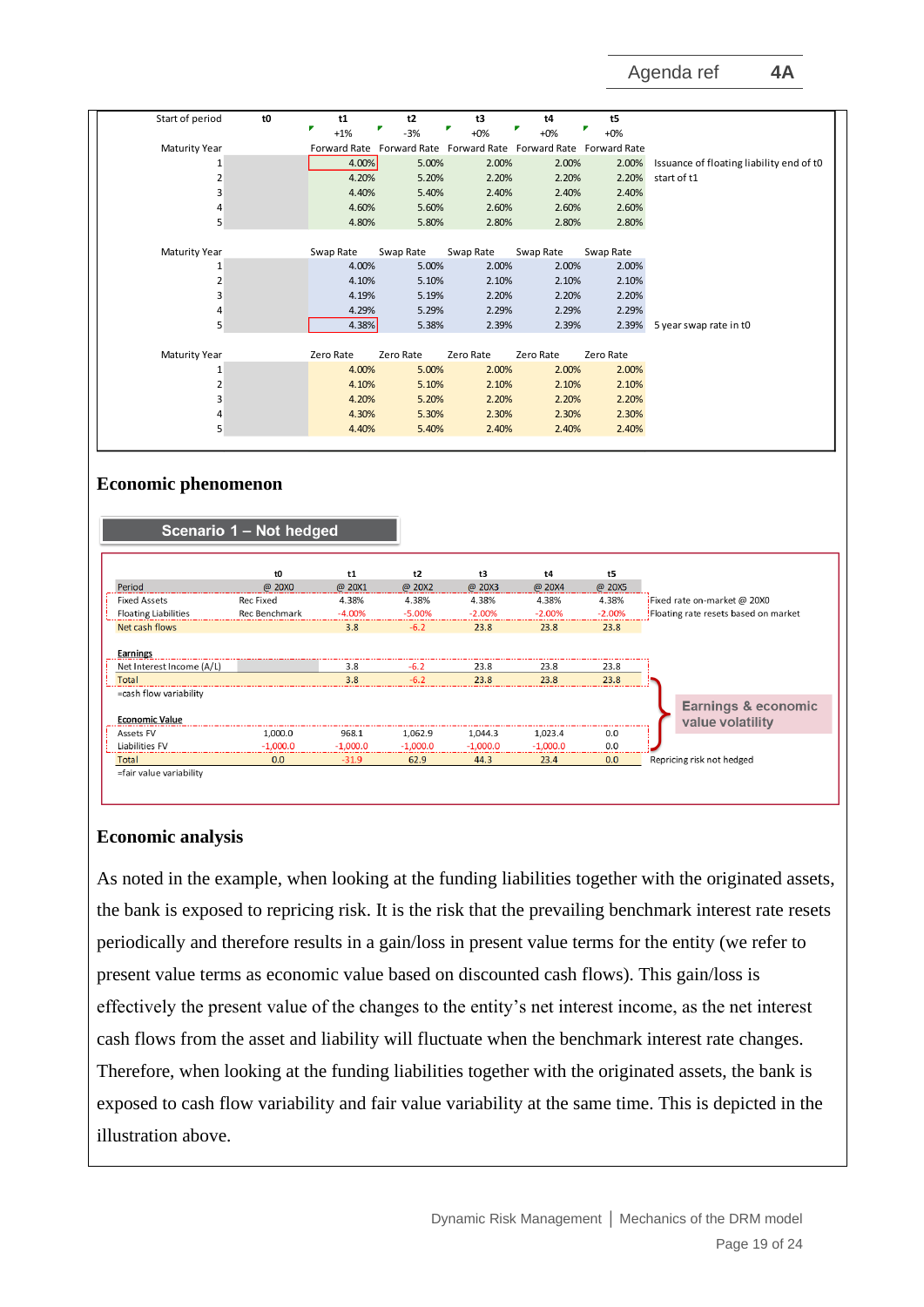# **Scenario 2: The bank is fully hedged ie the risk mitigation intention is to completely mitigate repricing risk**

#### **Assumptions:**

Expanding the example in Scenario 1, the bank also trades a plain vanilla interest rate swap at  $t_0$ , based on the t<sub>0</sub> swap rate for the above term structure of interest rates. This means the bank trades a 5-year swap with a notional of a CU1,000, paying 4.38% fixed and receiving the benchmark interest rate. The spot rate for the benchmark interest rate at inception is 4.00%.

|                                                                                       | Scenario 2 - Fully hedged |                      |                      |                        |                        |                        |                                                                      |  |
|---------------------------------------------------------------------------------------|---------------------------|----------------------|----------------------|------------------------|------------------------|------------------------|----------------------------------------------------------------------|--|
|                                                                                       | t <sub>0</sub>            | t1                   | t2                   | t3                     | t4                     | t5                     |                                                                      |  |
| Period                                                                                | @ 20X0                    | @ 20X1               | @ 20X2               | @ 20X3                 | @ 20X4                 | @ 20X5                 |                                                                      |  |
| <b>Fixed Assets</b>                                                                   | Rec Fixed                 | 4.38%                | 4.38%                | 4.38%                  | 4.38%                  | 4.38%                  | Fixed rate on-market @ 20X0<br>Floating rate resets based on market! |  |
| <b>Floating Liabilities</b>                                                           | Pay Benchmark             | $-4.00%$             | $-5.00%$             | $-2.00%$               | $-2.00%$               | $-2.00%$               |                                                                      |  |
| IR Swap                                                                               | Pay 4.38%                 | $-4.38%$             | $-4.38%$             | $-4.38%$               | $-4.38%$               | $-4.38%$               | Swap traded with on-market rates                                     |  |
| IR Swap                                                                               | Rec Benchmark             | 4.00%                | 5.00%                | 2.00%                  | 2.00%                  | 2.00%                  | Swap traded with on-market rates                                     |  |
| Net cash flows                                                                        |                           | 0.0                  | 0.0                  | 0.0                    | 0.0                    | 0.0                    |                                                                      |  |
| <b>Earnings</b><br>Net Interest Income (A/L)<br>Derivatives NII contribution<br>Total |                           | 3.8<br>$-3.8$<br>0.0 | $-6.2$<br>6.2<br>0.0 | 23.8<br>$-23.8$<br>0.0 | 23.8<br>$-23.8$<br>0.0 | 23.8<br>$-23.8$<br>0.0 | Repricing risk fully hedged                                          |  |
| =cash flow variability<br><b>Economic Value</b>                                       |                           |                      |                      |                        |                        |                        | No earnings &<br>economic value                                      |  |
| Assets FV                                                                             | 1.000.0                   | 968.1                | 1.062.9              | 1.044.3                | 1,023.4                | 0.0                    | volatility                                                           |  |
| Liabilities FV                                                                        | $-1,000.0$                | $-1,000.0$           | $-1,000.0$           | $-1,000.0$             | $-1,000.0$             | 0.0                    |                                                                      |  |
| Derivatives FV                                                                        | 0.0                       | 31.9                 | $-62.9$              | $-44.3$                | $-23.4$                | 0.0                    | Repricing risk fully hedged                                          |  |
| Total                                                                                 | 0.0                       | 0.0                  | 0.0                  | 0.0                    | 0.0                    | 0.0                    |                                                                      |  |
| =fair value variability                                                               |                           |                      |                      |                        |                        |                        |                                                                      |  |

#### **Economic analysis:**

Based on the traded interest swap all variability in cash flows and fair value has been mitigated. Therefore, the bank's exposure to the benchmark interest rate risk has completely been mitigated. This is because the entity traded a swap to transfer that risk to another counterparty, in other words to buy 'protection' in form of a derivative. In conclusion the entity has fully achieved its risk mitigation intention.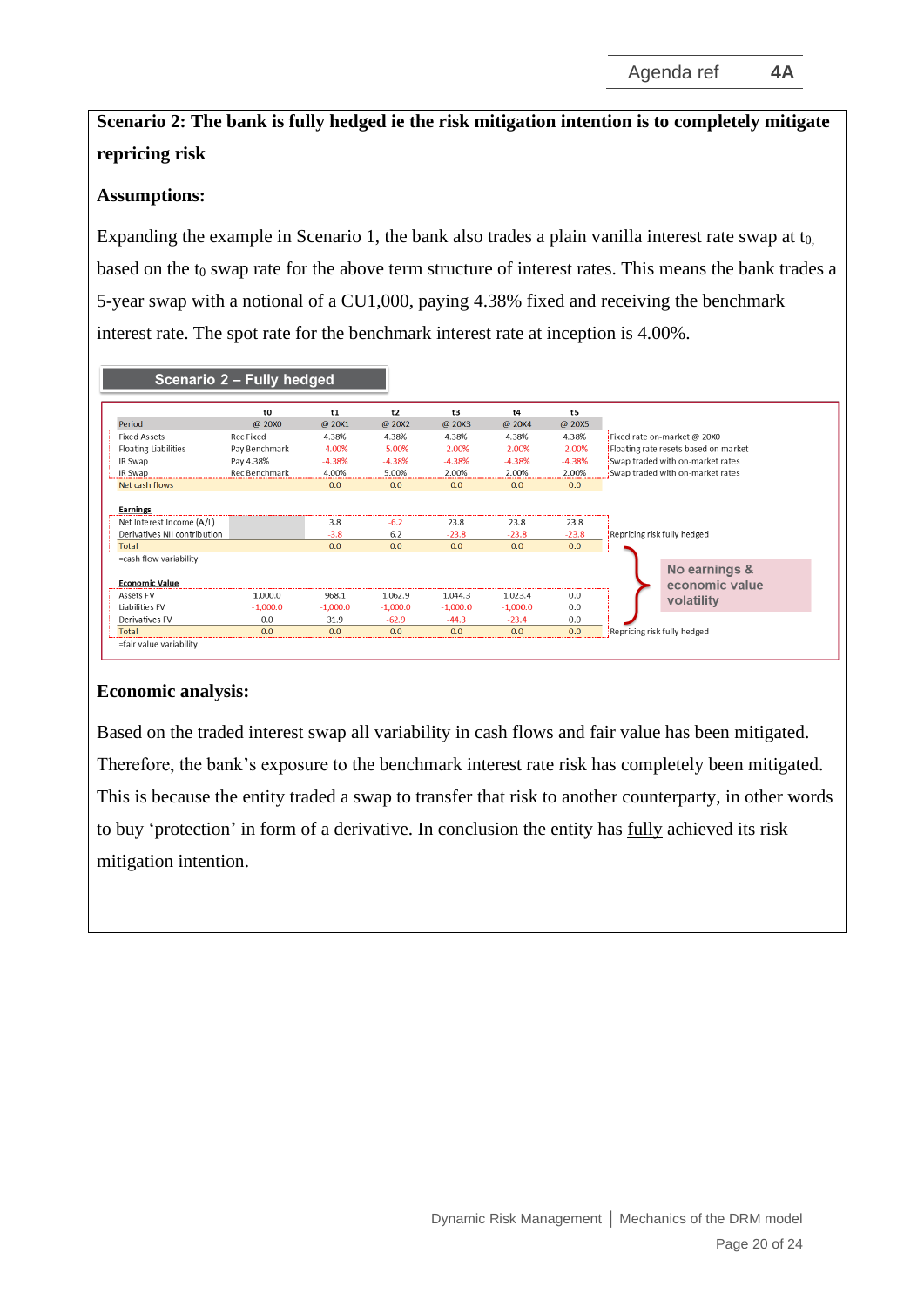#### **Appendix B—Illustrative Example: Reflection of the economic phenomenon in the financial statements**

#### *Current DRM model approach*

B1. The following example illustrates why recognising the DRM adjustment in OCI as contemplated by the current mechanics of the DRM model only partially achieves faithful representation of the economic phenomenon:

#### <span id="page-20-0"></span>Period @ 20X0 @ 20X1 @ 20X2 @ 20X3 @ 20X4 @ 20X5 **Fixed Assets** Rec Fixed 4.38% 4.38% 4.38% 4.38% 4.38% Fixed rate on-market @ 20X0 **Floating Liabilities**  $-4.00%$  $-5.00%$  $-2.00%$  $-2.00%$ Pay Libor  $-2.00%$ Floating rate resets based on market  $-4.38%$ IR Swap Pay 4.38%  $-4.38%$  $-4.38%$  $-4.38%$  $-4.38%$ Swap traded with on-market rates Rec Libor 4.00% 5.00% 2.00% 2.00% 2.00% **Net Cash Flows**  $0.0$  $0.0$  $0.0$  $0.0$  $0.0$ Repricing risk fully hedged Earnings  $3.8$  $-6.2$ 23.8 23.8 23.8 Net Interest Income (A/L) Derivatives NII contribution  $-3.8$  $6.2$  $-23.8$  $-23.8$  $-23.8$ Total  $\overline{0.0}$  $\overline{0.0}$  $0.0$  $0.0$  $0.0$ Economic position based on **Economic Value** scenario 2 in Appendix A Assets FV 1,000.0 968.1 1,062.9 1,044.3 1,023.4  $0.0$ Liabilities FV  $-1.000.0$  $-1.000.0$  $-1.000.0$  $-1.000.0$  $-1,000.0$  $0.0$  $0.0$ 31.9  $-62.9$  $-44.3$  $-23.4$  $0.0\,$ Derivatives FV Total  $0.0$  $0.0$  $0.0$  $0.0$  $0.0$  $0.0$ DRM Core Model: Statement of Profit or Loss and Other Comprehensive Income Net Interest Income (A/L)  $-6.2$ 23.8 23.8  $3.8$ 23.8 Net interest income Derivatives NII contribution  $-3.8$  $6.2$  $-23.8$  $-23.8$  $-23.8$ Derivative accrual 31.9  $-94.8$ OCI 18.6 20.9 23.4 Recognised aligned portion Balance in the DRM equity  $31.9$  $-94.8$ Total 18.6 20.9 23.4 component does not reflect DRM Core Model: Statement of Financial Position the unchanged economic Assets 1.000.0 1,000.0 1.000.0 1.000.0 1.000.0  $0.0$ **Amortised Cost** Liabilities  $-1,000.0$  $-1,000.0$  $-1,000.0$  $-1,000.0$  $-1,000.0$  $0.0$ Amortised Cost position Derivatives  $0.0$ 31.9  $-62.9$  $-44.3$  $-23.4$  $0.0$ Derivative MtM **Equity Component**  $0.0$  $-31.9$  $62.9$ 44.3  $23.4$  $0.0$ Recognised aligned portion

# **Example - Current DRM model**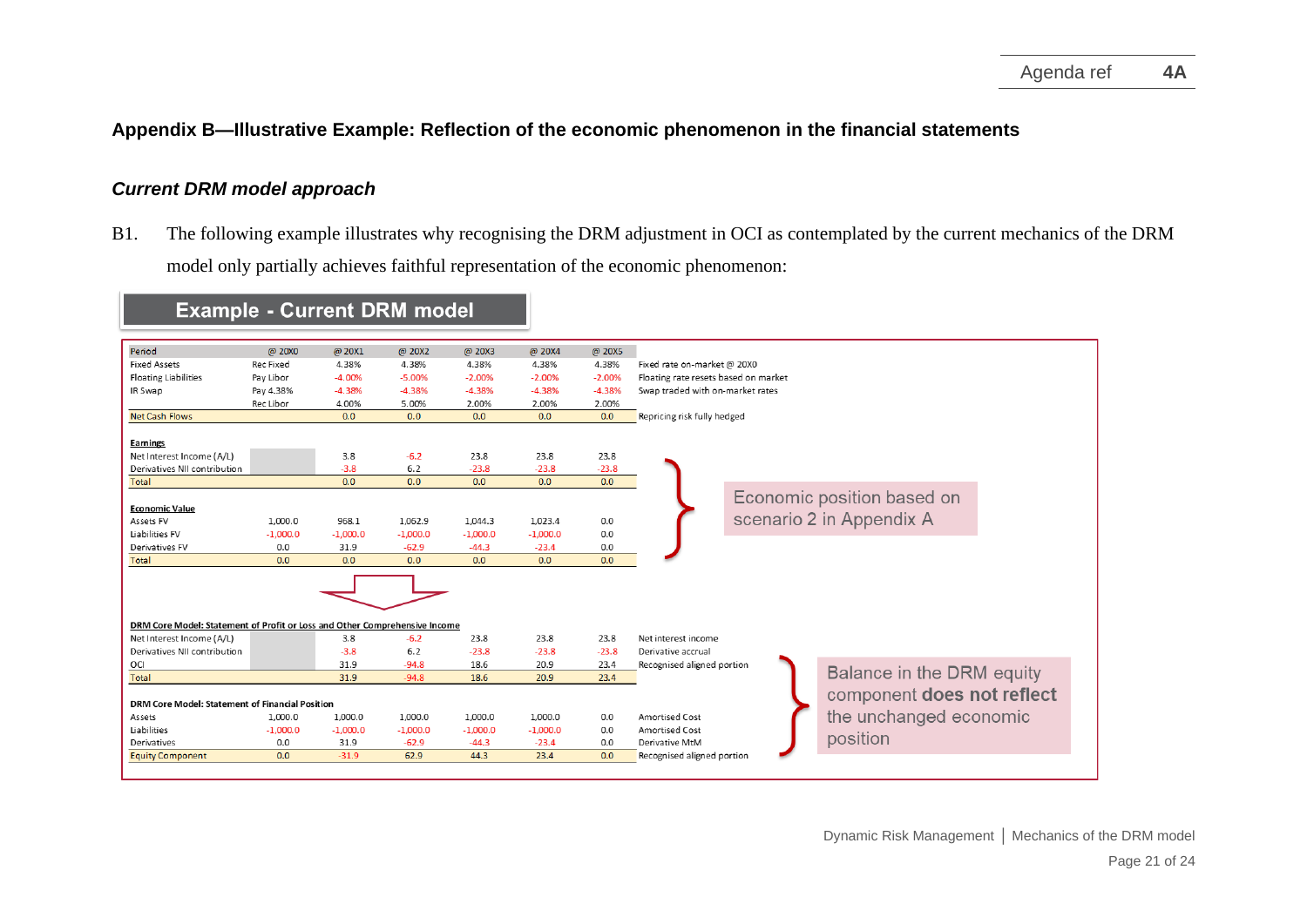# **Appendix C—A reminder of the elements and robustness of the DRM model**

#### *Elements of the DRM model*

- C1. The elements of the DRM model, including the refinements the IASB tentatively decided at its November 2021 meeting are:
	- (a) *Current net open risk position* the interest rate risk position (by time bucket) which is derived from the combination of expected (ie modelled) cash flows from assets, liabilities (including core demand deposits) and eligible future transactions over the period which the entity is managing repricing risk;
	- (b) *Target profile* the range (risk limits) within which the current net open risk position can vary while still being consistent with the entity's risk management strategy;
	- (c) *Risk mitigation intention* the extent to which an entity intends to mitigate the current net open risk position through the use of derivatives;
	- (d) *Designated derivatives* derivatives traded with external counterparties which are used to execute an entity's risk management strategy; and
	- (e) *Benchmark derivatives* the benchmark derivatives represent the risk mitigation intention. It is a mathematical expedient to enable measurement of the risk mitigation intention.

#### *Robustness of the model<sup>12</sup>*

#### *Target profile*

C2. The target profile (ie risk limits) is required to be directly linked to the entity's documented risk management strategy. In other words, it is not merely an accounting concept. When entities assess repricing risks across different time buckets when applying the DRM model, these time buckets need to be consistent with the entity's risk

<sup>&</sup>lt;sup>12</sup> These have been discussed in more detail in  $\Delta$ genda Paper 4 $\Delta$  of the November 2021 IASB meeting.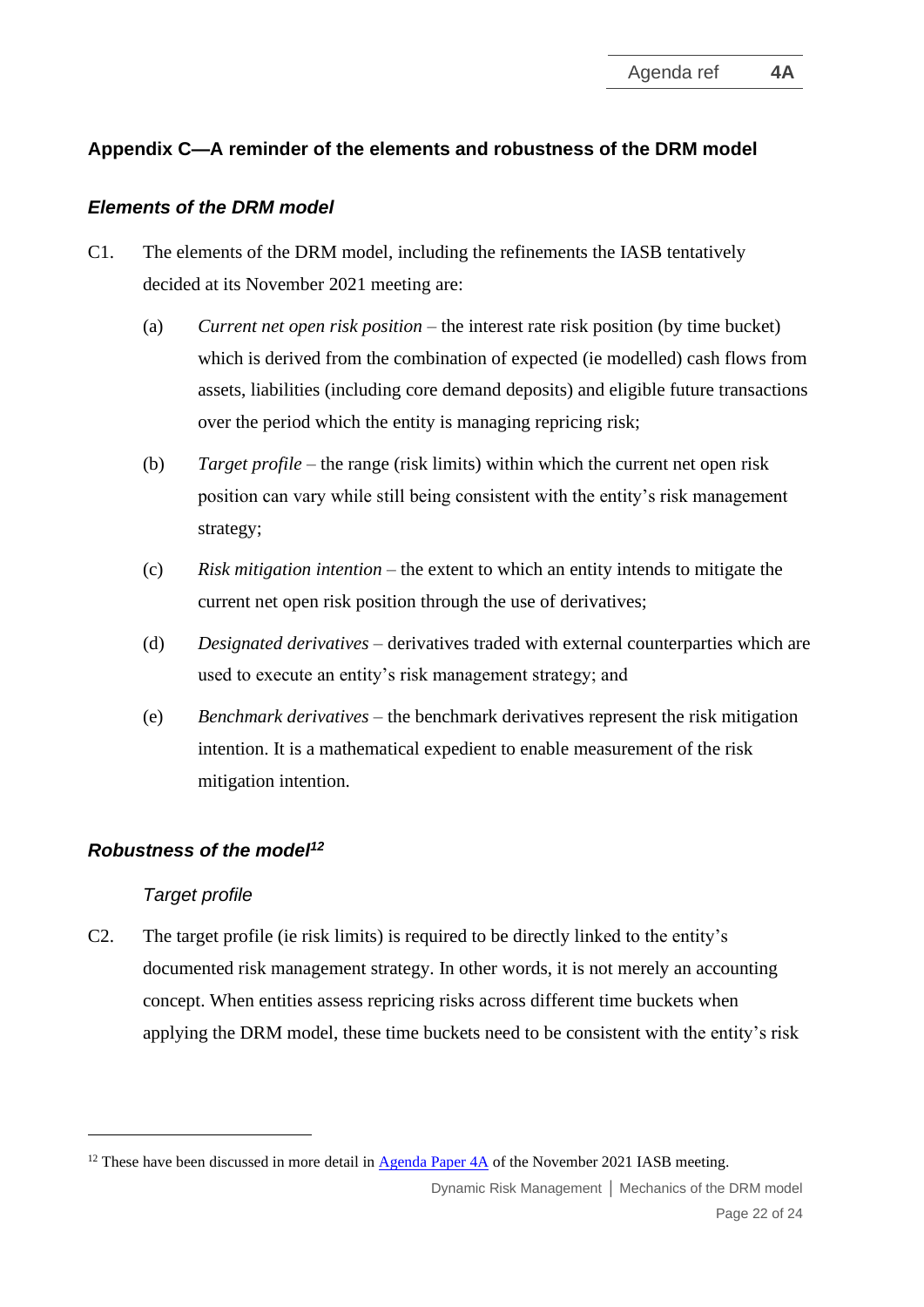management strategy and the characteristics of the underlying risk positions (ie consistent with how the entity aggregates and manages risk).

C3. The specification and documentation of the target profile, as one of the qualifying criteria to apply the DRM model, should be done at the initial designation of the hedge. This means changes to an entity's risk management strategy that results in a change to the entity's target profile would result in the discontinuation of the DRM model.

#### *Risk mitigation intention*

- C4. The determination of the risk mitigation intention is subject to certain model constraints. An entity applying the DRM model needs to apply both prospective and retrospective assessments to be able to apply the DRM model. The prospective assessments need to be satisfied at the time the risk mitigation intention is designated, supplemented by the two retrospective assessments at the end of each assessment period.
- C5. When determining their risk mitigation intention, entities are restricted by the following considerations:
	- (a) the maximum amount of risk mitigation intention is capped to the current net open risk position, and this maximum amount is not affected by the entity's target profile (ie risk limits) determined at the inception of the hedge. In addition, for entities that monitor and manage their current net open risk position by maturity time buckets, there would be further discipline that the maximum amount of risk mitigation intention in each maturity time bucket is capped at the current net open risk position within that bucket;
	- (b) the risk mitigation intention needs to transform the current net open risk position to a residual risk position that is within the target profile—this requirement establishes the minimum amount that an entity needs to designate as risk mitigation intention to be consistent with its risk management strategy;
	- (c) the risk mitigation intention needs to be evidenced by real actions taken to mitigate risk (eg the actual derivatives traded in the market). Once it is determined, it would be documented via the construction of the benchmark derivatives, and entities will not be able to amend the risk mitigation intention retrospectively.